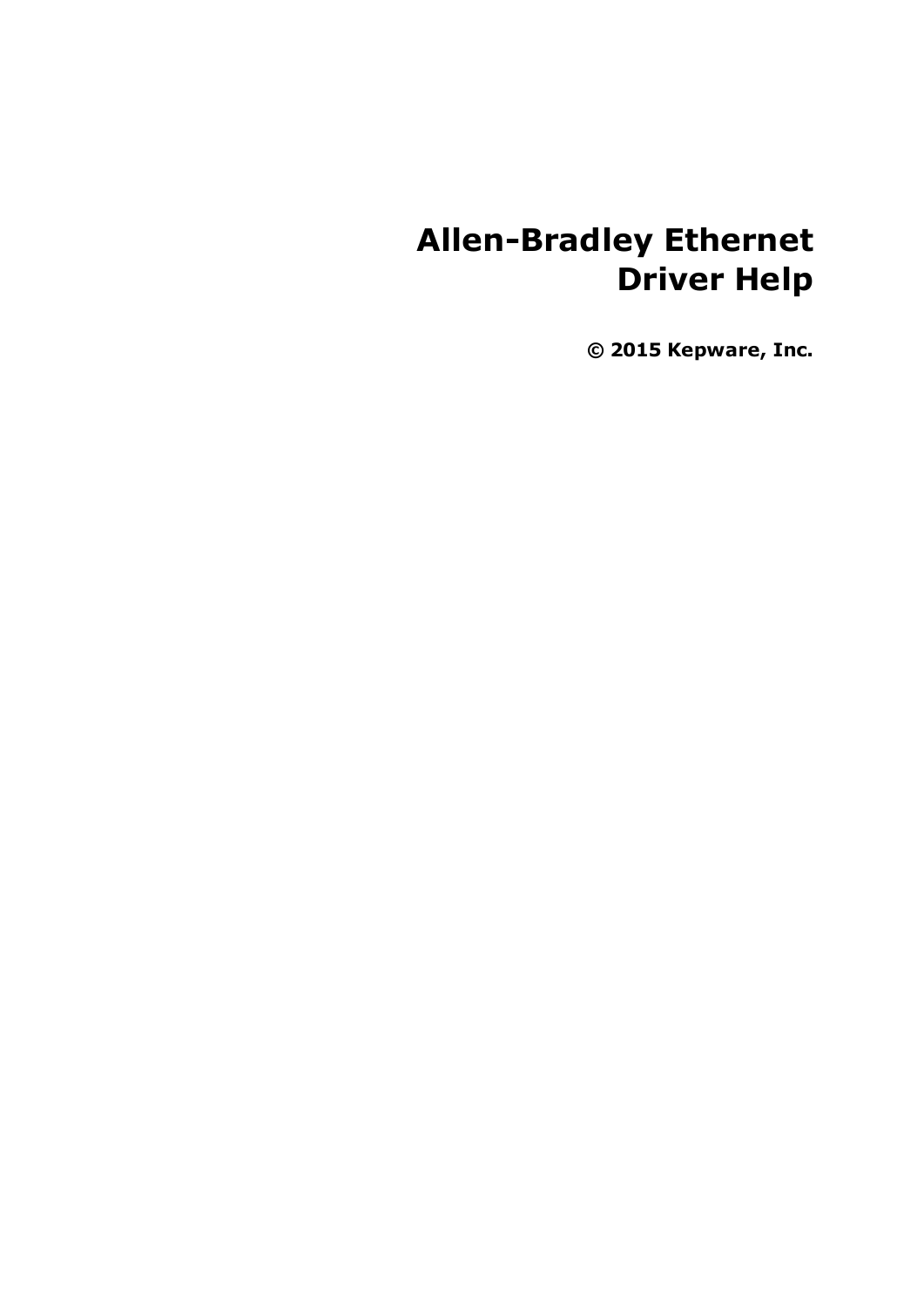## <span id="page-1-0"></span>**Table of Contents**

| Optimizing Your Allen-Bradley Ethernet Communications 11                                     |  |
|----------------------------------------------------------------------------------------------|--|
|                                                                                              |  |
|                                                                                              |  |
|                                                                                              |  |
|                                                                                              |  |
|                                                                                              |  |
|                                                                                              |  |
|                                                                                              |  |
|                                                                                              |  |
|                                                                                              |  |
|                                                                                              |  |
|                                                                                              |  |
|                                                                                              |  |
|                                                                                              |  |
|                                                                                              |  |
|                                                                                              |  |
|                                                                                              |  |
|                                                                                              |  |
|                                                                                              |  |
|                                                                                              |  |
|                                                                                              |  |
|                                                                                              |  |
|                                                                                              |  |
| Address <address> is out of range for the specified device or register.  26</address>        |  |
|                                                                                              |  |
|                                                                                              |  |
|                                                                                              |  |
|                                                                                              |  |
|                                                                                              |  |
|                                                                                              |  |
|                                                                                              |  |
|                                                                                              |  |
| Unable to read data starting at address < address > on device < device name>. Frame received |  |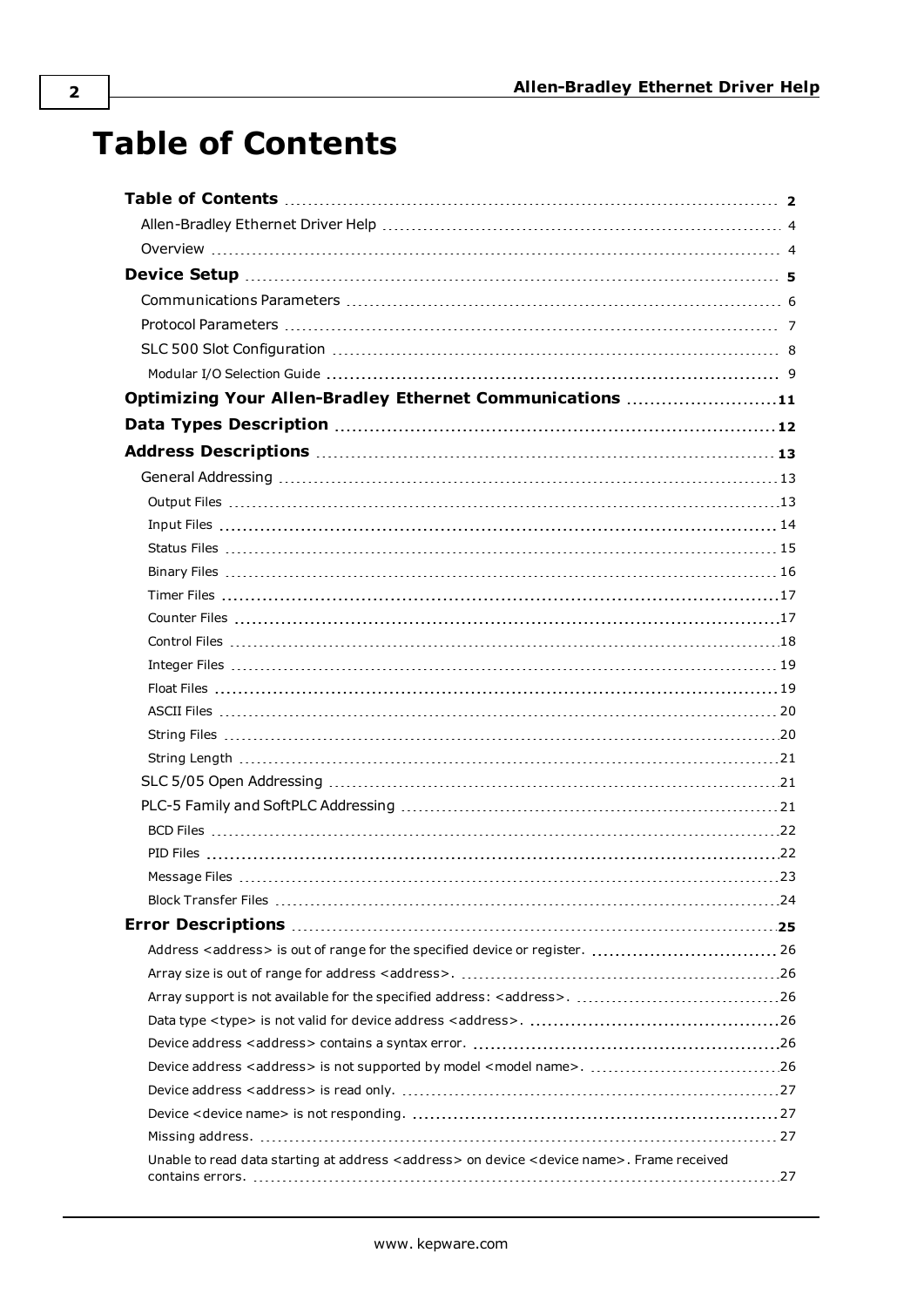| Winsock V1.1 or higher must be installed to use the Allen-Bradley Ethernet device driver. 30                           |  |
|------------------------------------------------------------------------------------------------------------------------|--|
|                                                                                                                        |  |
| Unable to write to address <address> on device <device name="">. [STS=<value>, EXT</value></device></address>          |  |
| Unable to write to address <address> on device <device name="">. Frame received contains errors. 29</device></address> |  |
|                                                                                                                        |  |
| Unable to read data starting at address < address > on device < device name >. [STS = < value >, EXT                   |  |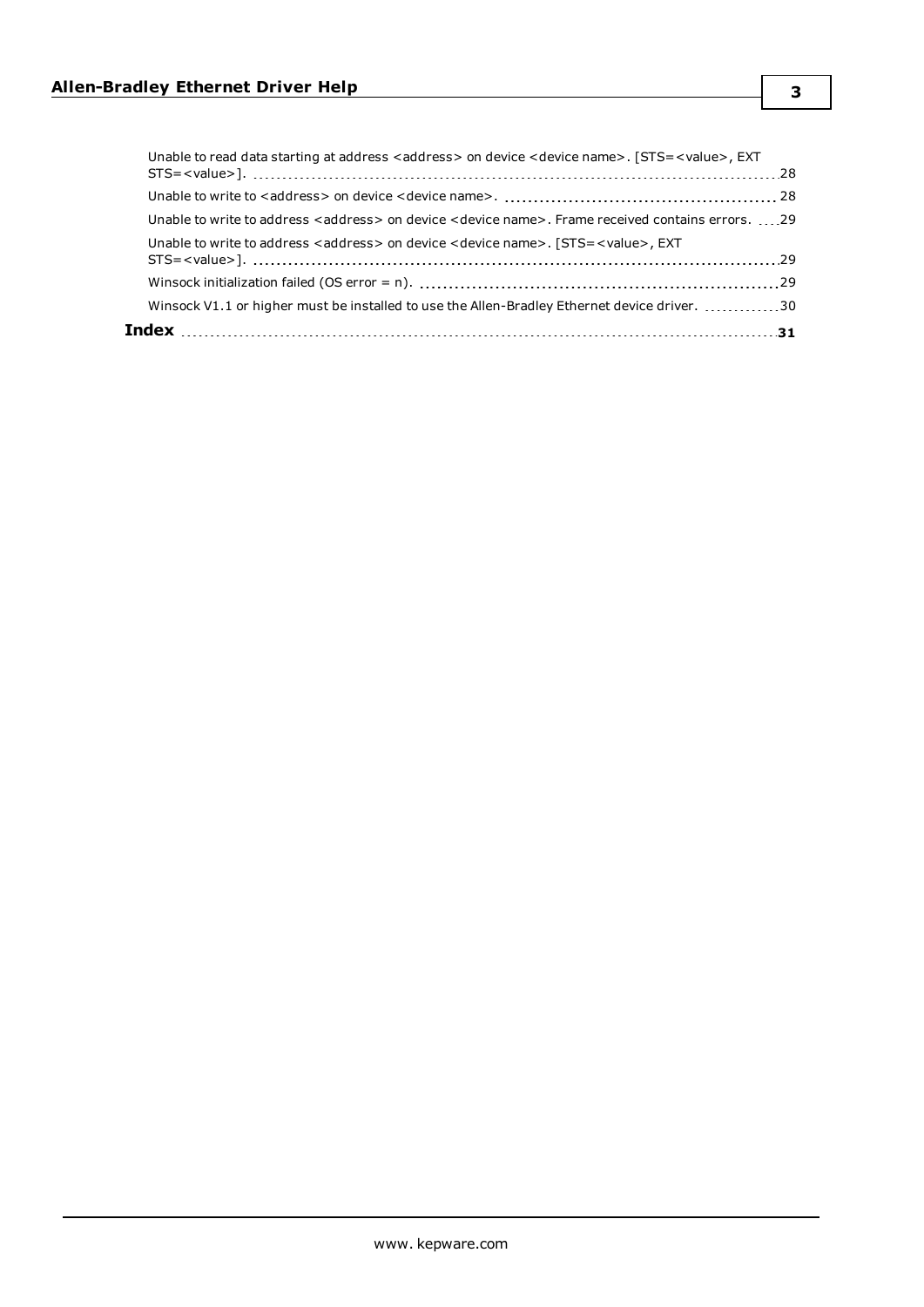#### <span id="page-3-0"></span>**Allen-Bradley Ethernet Driver Help**

Help version 1.040

#### **CONTENTS**

**[Overview](#page-3-1)**

What is the Allen-Bradley Ethernet Driver?

**[Device](#page-4-0) Setup**

How do I configure a device for use with this driver?

**Optimizing Allen-Bradley Ethernet [Communications](#page-10-0)**

How do I get the best performance from the Allen-Bradley Ethernet Driver?

**Data Types [Description](#page-11-0)** What data types are supported by this driver?

#### **Address [Descriptions](#page-12-0)**

How do I address a data location on an Allen-Bradley Ethernet device?

#### **Error [Descriptions](#page-24-0)**

What error messages are produced by the Allen-Bradley Ethernet Driver?

#### <span id="page-3-1"></span>**Overview**

The Allen-Bradley Ethernet Driver provides an easy and reliable way to connect Allen-Bradley Ethernet devices to OPC Client applications, including HMI, SCADA, Historian, MES, ERP and countless custom applications. This driver supports the Allen Bradley SLC 5/05 series, PLC-5 series, and SoftPLC PLCs. Address ranges are open to support future models for this series of PLCs.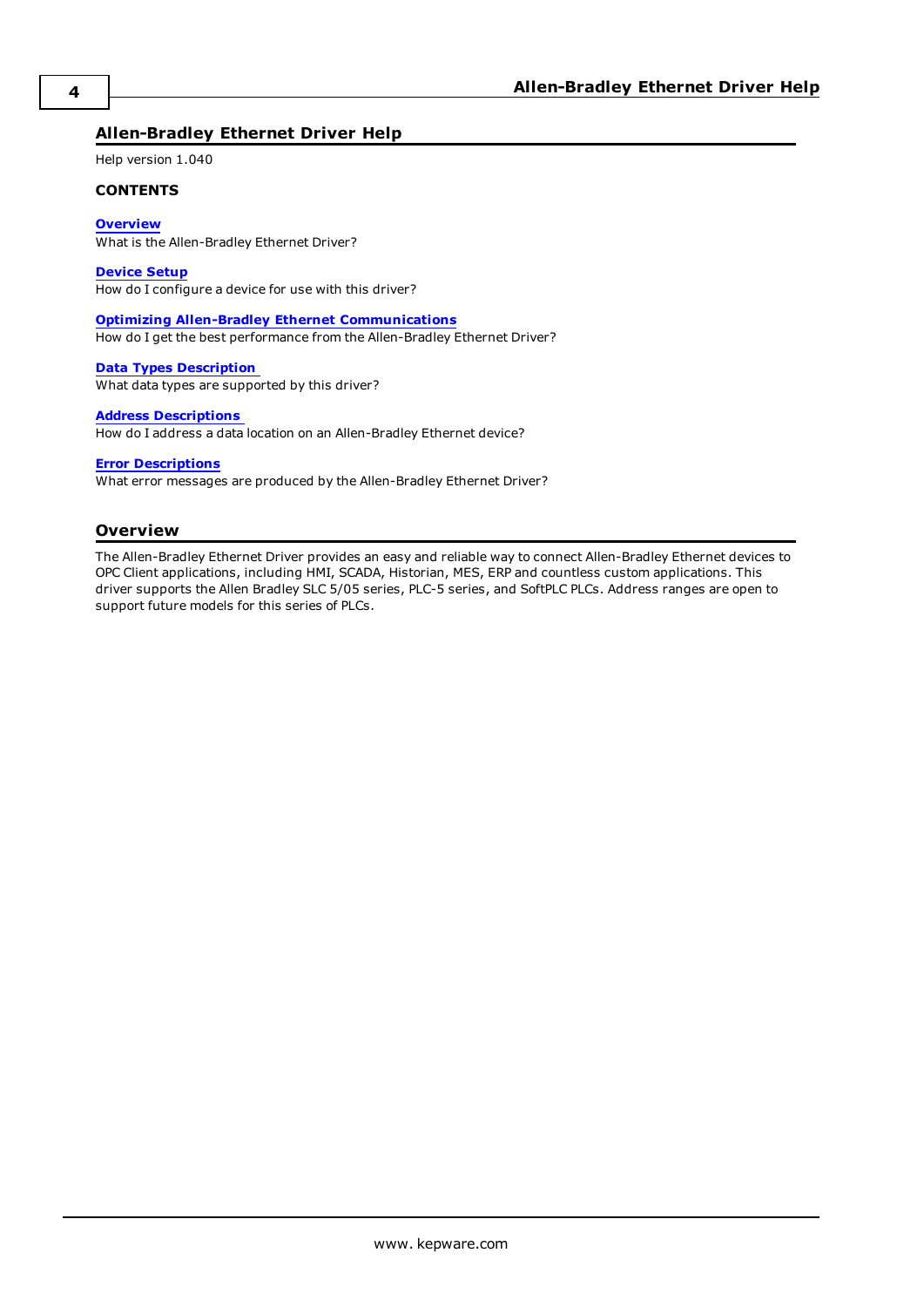#### <span id="page-4-0"></span>**Device Setup**

#### **Supported Devices**

SLC 5/05 processor\* PLC-5 series (excluding the PLC-5/250 series) SoftPLC

\*Address ranges have been opened up in the driver to allow for future devices. Therefore, the driver may still support a device even if it is not listed above.

#### **Communication Protocol**

Allen-Bradley Ethernet

#### **Timeout Parameters**

#### **Connect Timeout**

This parameter specifies the time that the driver waits for a connection to be made with a device. The valid range is 1 to 60 seconds.

#### **Request Timeout**

This parameter specifies the time that the driver waits on a response from the device before giving up and going on to the next request. The valid range is 100 to 30000 milliseconds.

#### **Retry Attempts**

This parameter specifies the number of times that the driver attempt a message before giving up and going on to the next message. The valid range is 1 to 10.

#### **Cable Connections**

#### Patch Cable (Straight Through)

|          | OR/WHT         | OR/WHT $\overline{1}$ TD + |          |
|----------|----------------|----------------------------|----------|
| TD -     | 2 OR           | ORI                        | $2$ TD - |
| $RD + 3$ | <b>GRN/WHT</b> | GRN/WHT 3 RD +             |          |
|          | BLU            | BLU                        |          |
| 5        | <b>BLU/WHT</b> | <b>BLU/WHT</b>             | 5        |
| RD       | GRN            | <b>GRN</b>                 | $6$ RD - |
|          | <b>BRN/WHT</b> | <b>BRN/WHT</b>             |          |
| 8        | <b>BRN</b>     | BRN                        |          |
| RJ45     |                |                            | RJ45     |

10 BaseT  $123456$ 

8-pin RJ45

|             |                 | <b>Crossover Cable</b> |                    |   |             |
|-------------|-----------------|------------------------|--------------------|---|-------------|
|             | $TD + 1$ OR/WHT |                        | $GRN/MHT$ $1$ TD + |   |             |
| $TD - 2$    | <b>OR</b>       |                        | GRN                |   | $2$ TD -    |
|             | RD + 3 GRN/WHT  |                        | OR/WHT 3 RD +      |   |             |
|             | BLU             |                        | BLU                | 4 |             |
| 5           | <b>BLU/WHT</b>  |                        | BLU/WHT            | 5 |             |
| RD -        | GRN             |                        | OR                 |   | $6$ RD -    |
|             | <b>BRN/WHT</b>  |                        | <b>BRN/WHT</b>     |   |             |
|             | <b>BRN</b>      |                        | BRN                | 8 |             |
| <b>RJ45</b> |                 |                        |                    |   | <b>RJ45</b> |

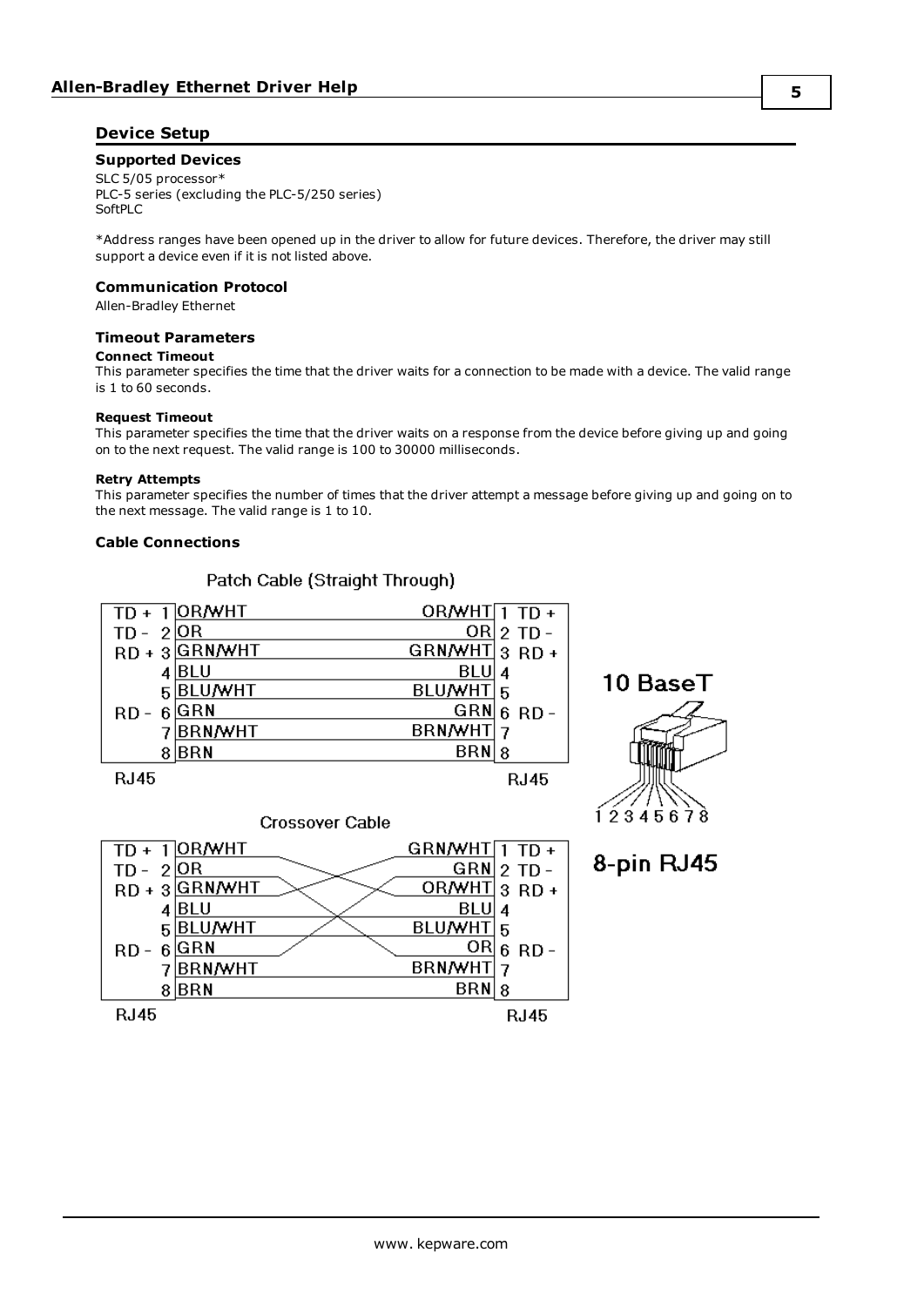#### <span id="page-5-0"></span>**Communications Parameters**

| <b>New Device - Communications Parameters</b><br>$\times$ |                                                                                                                                                                                                                                                                            |  |
|-----------------------------------------------------------|----------------------------------------------------------------------------------------------------------------------------------------------------------------------------------------------------------------------------------------------------------------------------|--|
| Q                                                         | Set the TCP/IP port number the device is<br>configured to use. The default port is 2222.<br>Select the ethernet protocol used by the device.<br>Set the request size in bytes. This determines.<br>the maximum number of bytes the driver can<br>request in a transaction. |  |
|                                                           | Port Number:<br>2222<br>TCP/IP<br>Protocol:<br><b>Bytes</b><br>Request Size:<br>512                                                                                                                                                                                        |  |
| Cancel<br>Help<br>< <u>B</u> ack<br>$N$ ext >             |                                                                                                                                                                                                                                                                            |  |

Descriptions of the parameters are as follows:

- <sup>l</sup> **Port Number:** This parameter specifies the port number that the remote device is configured to use. The default setting is 2222.
- <span id="page-5-1"></span>**· Protocol:** The Allen-Bradley Ethernet Driver connects to the supported devices using Transfer Control Protocol (TCP). Winsock V1.1 or higher is required.
- <sup>l</sup> **Block Request Size:** This parameter specifies the number of bytes that may be requested from a device at one time. To refine the driver's performance, configure the request size to one of the following settings: 32, 64, 128, 256, 512, 1024 or 2000 bytes. The default setting is 512 bytes.

**Note:** For Boolean arrays, the block size is the bit equivalent (or, block size multiplied by 8). For example, a block size of 512 bytes is equal to  $512 * 8 = 4096$  bits.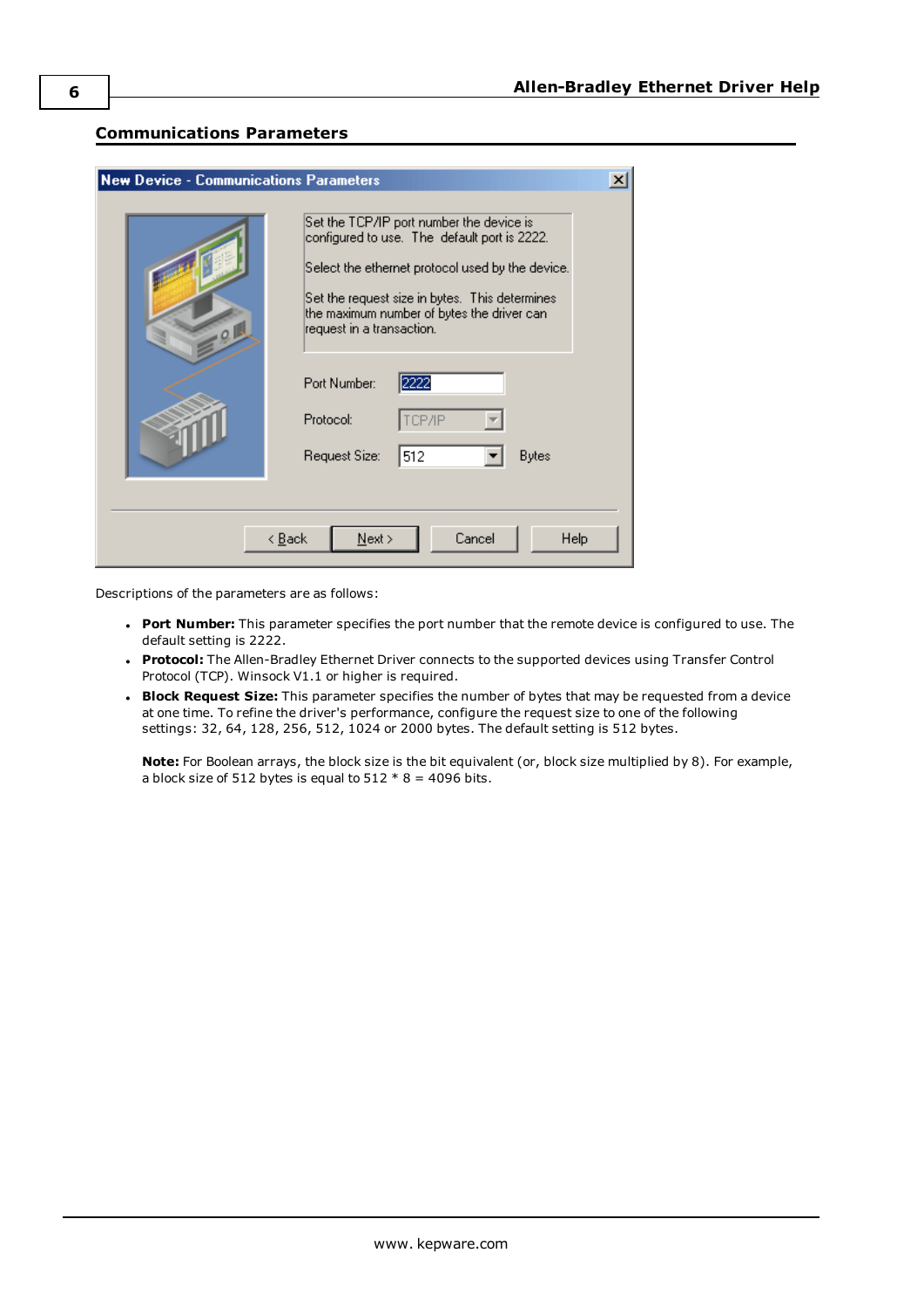#### <span id="page-6-0"></span>**Protocol Parameters**



Descriptions of the parameters are as follows:

<span id="page-6-1"></span><sup>l</sup> **Destination Node Address (DST):** This parameter specifies the destination node address. For DF1 gateway applications, enter the node address of the destination device. For non-DF1 gateway applications, leave the node address at the default setting. The default setting is 0.

**Note:** The destination device is the DH+ or DH-485 device.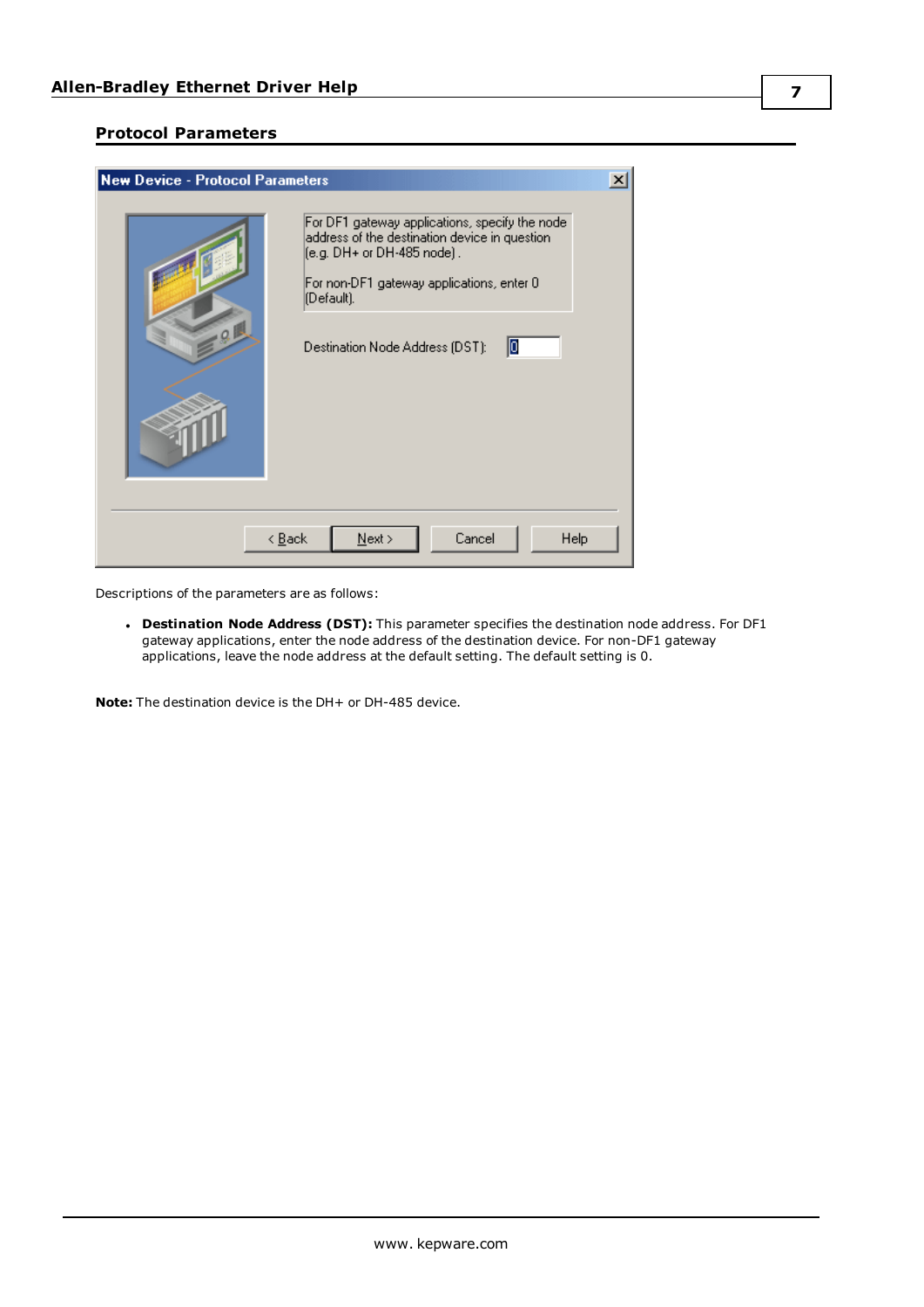### <span id="page-7-0"></span>**SLC 500 Slot Configuration**

SLC 5/05 models (with modular I/O racks) must be configured for use with this driver if the I/O is to be accessed by the driver. Up to 30 slots can be configured per device.

| <b>New Device - Slot Configuration</b> | $\pmb{\times}$                                                                                                                                                                                                                                                                                                                                                                                                                                             |
|----------------------------------------|------------------------------------------------------------------------------------------------------------------------------------------------------------------------------------------------------------------------------------------------------------------------------------------------------------------------------------------------------------------------------------------------------------------------------------------------------------|
| Q                                      | Module<br>Slot<br><no module=""><br/>2<br/><no module=""><br/>3<br/><no module=""><br/>4<br/><no module=""><br/>5<br/><no module=""><br/>Available Modules<br/>0000-Generic Module<br/>1203-SM1 SCANport Comm. Module - Basic<br/>1203-SM1 SCANport Comm. Module - Enhanced<br/>1394-SJT GMC Turbo System<br/>1746-BAS Basic Module 5/02 Configuration<br/>1746-BAS Basic Module 500 5/01 Configuration<br/>Add<br/><b>Remove</b></no></no></no></no></no> |
|                                        | Cancel<br>$N$ ext ><br>Help<br>< <u>B</u> ack                                                                                                                                                                                                                                                                                                                                                                                                              |

To use the slot configuration dialog, follow the instructions below:

- 1. Select the slot that will be configured by left-clicking on the row in the slot/module list box.
- 2. To select a module, left-click on it from the available modules list box.
- 3. Click **Add:** to include the selected module.
- 4. To delete a slot/module, select it and click **Remove**.
- 5. When finished, click **Next**.

**Tip:** Use the 0000-Generic Module to configure I/O that is not contained in the list of Available Modules.

**Note:** It is common to have open slots in the rack which do not contain a physical module. To correctly access data for the various slots that do contain a module, the preceding module(s) must have the correct number of words mapped. For example, if only interested in the I/O in slot 3, but slots 1 and 2 contain I/O modules, the correct modules must be selected for slots 1, 2, and 3 from this slot configuration tab.

#### **Use of 0000-Generic Module**

Use the Generic Module to map Input and Output words for modules that are not represented in the list of available modules. To correctly use the Generic Module users must know the number of Input and Output words required for each module. Consult Allen-Bradley I/O user manual documentation to confirm Input and Output requirements and be aware that requirements may be different based on Class 1 or Class 3 operation.

**Note:** For information on the number of input and output words available for each I/O module, refer to **[Modular](#page-8-0) I/O [Selection](#page-8-0) Guide**.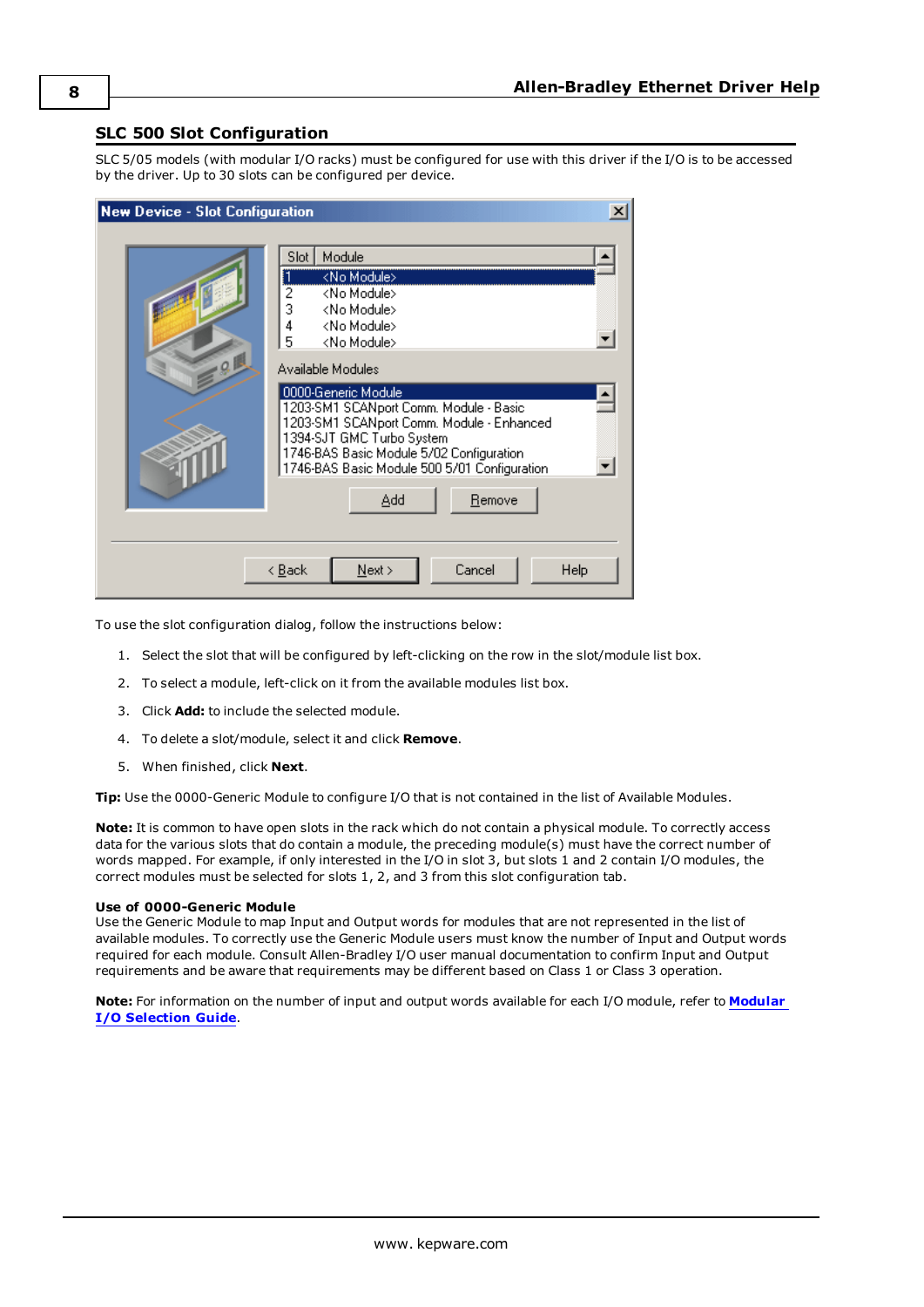#### <span id="page-8-0"></span>**Modular I/O Selection Guide**

The following table lists the number of input and output words available for each I/O module in the Slot Configuration list.

**Tip:** Use the Generic Module to map input and output words for modules that are not represented in the list of available modules. The range of accepted values is shown in the table below. Consult the Allen-Bradley user manual for the specific I/O module to configure to confirm input and output requirements. Requirements may be different based on Class 1 or Class 3 operation.

| <b>Module Type</b>                                 | <b>Input Words</b>      | <b>Output Words</b> |
|----------------------------------------------------|-------------------------|---------------------|
| 0000-Generic Module                                | $0 - 255$               | $0 - 255$           |
| 1203-SM1 SCANport Comm Module - Basic              | 8                       | 8                   |
| 1203-SM1 SCANport Comm Module - Enhanced           | 32                      | 32                  |
| 1394-SJT GMC Turbo System                          | 32                      | 32                  |
| 1746-BAS Basic Module 500 5/01 Configuration       | 8                       | 8                   |
| 1746-BAS Basic Module 5/02 Configuration           | 8                       | $\,8\,$             |
| 1746-HS Single Axis Motion Controller              | $\overline{\mathbf{4}}$ | $\overline{4}$      |
| 1746-HSCE High-Speed Counter/Encoder               | 8                       | $\mathbf{1}$        |
| 1746-HSRV Motion Control Module                    | 12                      | 8                   |
| 1746-HSTP1 Stepper Controller Module               | 8                       | 8                   |
| 1746-I*16 Any 16 pt Discrete Input Module          | $\mathbf{1}$            | $\mathbf 0$         |
| 1746-I*32 Any 32 pt Discrete Input Module          | $\overline{2}$          | $\mathbf 0$         |
| 1746-I*8 Any 8 pt Discrete Input Module            | $\mathbf{1}$            | 0                   |
| 1746-IA16 16 Input 100/120 VAC                     | 1                       | $\mathbf 0$         |
| 1746-IA4 4 Input 100/120 VAC                       | $\mathbf{1}$            | 0                   |
| 1746-IA8 8 Input 100/120 VAC                       | $\mathbf{1}$            | 0                   |
| 1746-IB16 16 Input (Sink) 24 VDC                   | $\mathbf{1}$            | $\mathbf 0$         |
| 1746-IB32 32 Input (Sink) 24 VDC                   | $\overline{2}$          | $\mathbf 0$         |
| 1746-IB8 8 Input (Sink) 24 VDC                     | $\mathbf{1}$            | $\mathbf 0$         |
| 1746-IC16 16 Input (Sink) 48 VDC                   | 1                       | $\mathbf 0$         |
| 1746-IG16 16 Input [TTL] (Source) 5 VDC            | 1                       | 0                   |
| 1746-IH16 16 Input [Trans] (Sink) 125 VDC          | 1                       | $\mathbf 0$         |
| 1746-IM16 16 Input 200/240 VAC                     | $\mathbf{1}$            | $\mathbf 0$         |
| 1746-IM4 4 Input 200/240 VAC                       | $\mathbf 1$             | $\mathbf 0$         |
| 1746-IM8 8 Input 200/240 VAC                       | $\mathbf{1}$            | 0                   |
| 1746-IN16 16 Input 24 VAC/VDC                      | 1                       | $\mathbf 0$         |
| 1746-INI4I Analog 4 Ch. Isol. Current Input        | 8                       | 8                   |
| 1746-INI4VI Analog 4 Ch. Isol. Volt./Current Input | 8                       | 8                   |
| 1746-INO4I Analog 4 Ch. Isol. Current Input        | 8                       | 8                   |
| 1746-INO4VI Analog 4 Ch. Isol. Volt./Current Input | 8                       | 8                   |
| 1746-INT4 4 Ch. Isolated Thermocouple Input        | 8                       | 8                   |
| 1746-IO12 6 In 100/120 VAC 6 Out [Rly] VAC/VDC     | 1                       | $\mathbf{1}$        |
| 1746-IO12DC 6 Input 12 VDC, 6 Output [Rly          | $1\,$                   | 1                   |
| 1746-IO4 2 In 100/120 VAC 2 Out [Rly] VAC/VDC3     | $\mathbf{1}$            | 1                   |
| 1746-IO8 4 In 100/120 VAC 4 Out [Rly] VAC/VDC4     | $\mathbf 1$             | 1                   |
| 1746-ITB16 16 Input [Fast] (Sink) 24 VDC           | $\mathbf 1$             | 0                   |
| 1746-ITV16 16 Input [Fast] (Source) 24 VDC         | $\mathbf{1}$            | 0                   |
| 1746-IV16 16 Input (Source) 24 VDC                 | 1                       | $\Omega$            |
| 1746-IV32 32 Input (Source) 24 VDC                 | $\overline{2}$          | 0                   |
| 1746-IV8 8 Input (Source) 24 VDC                   | $\mathbf{1}$            | 0                   |
| 1746-NI4 4 Ch Analog Input                         | 4                       | 0                   |
| 1746-NI8 8 Ch Analog Input, Class 1                | 8                       | 8                   |
| 1746-NI8 8 Ch Analog Input, Class 3                | 16                      | 12                  |
| 1746-NIO4I Analog Comb 2 in & 2 Current Out        | 2                       | 2                   |
| 1746-NIO4V Analog Comb 2 in & 2 Voltage Out        | $\overline{2}$          | 2                   |
| 1746-NO4I 4 Ch Analog Current Output               | 0                       | $\overline{4}$      |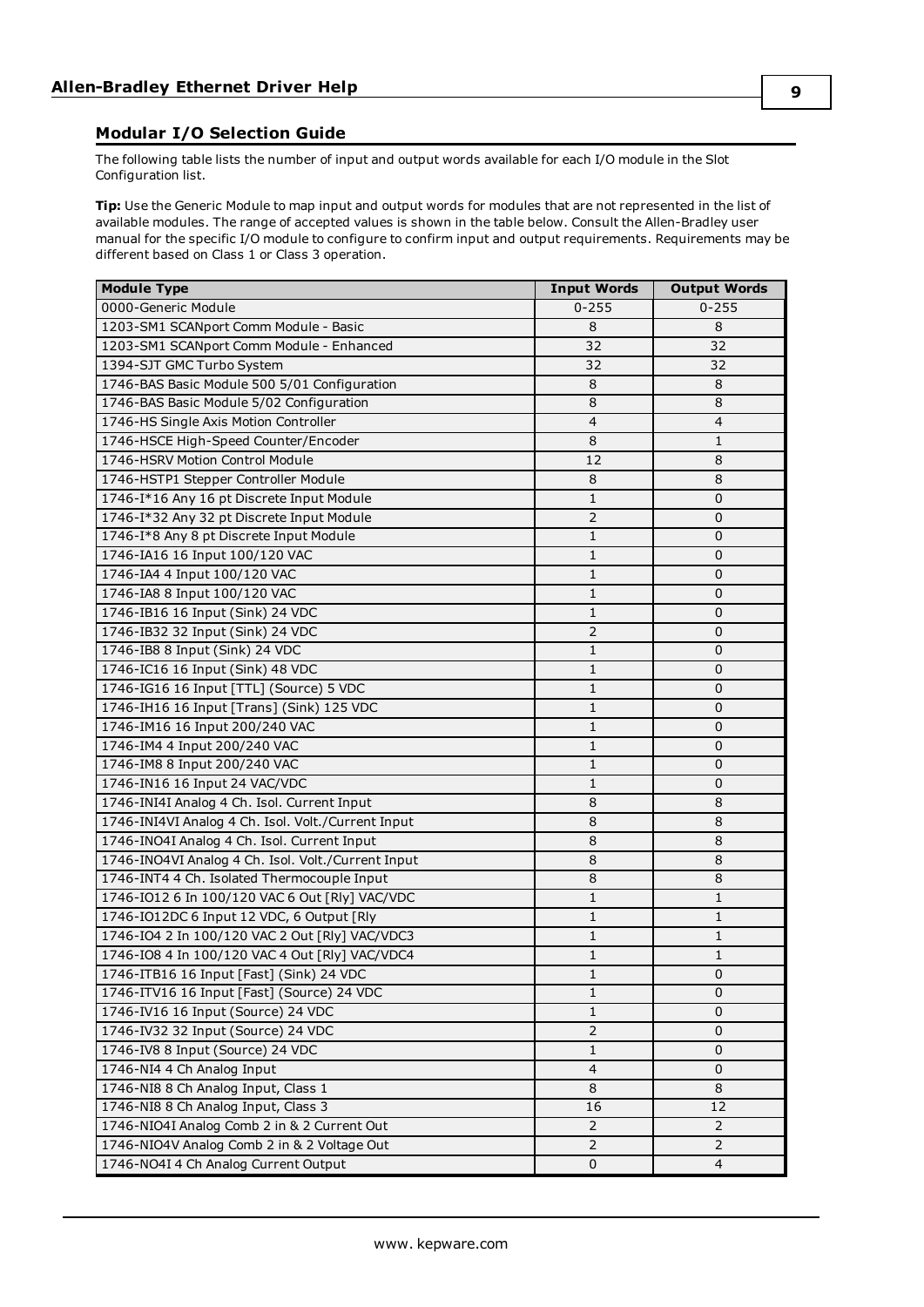| <b>Module Type</b>                               | <b>Input Words</b> | <b>Output Words</b> |
|--------------------------------------------------|--------------------|---------------------|
| 1746-NO4V 4 Ch Analog Voltage Output             | 0                  | $\overline{4}$      |
| 1746-NR4 4 Ch Rtd/Resistance Input Module        | 8                  | 8                   |
| 1746-NT4 4 Ch Thermocouple Input Module          | 8                  | 8                   |
| 1746-NT8 Analog 8 Ch Thermocouple Input          | 8                  | 8                   |
| 1746-O*16 Any 16 pt Discrete Output Module       | 0                  | 1                   |
| 1746-O*32 Any 32 pt Discrete Output Module       | 0                  | $\overline{2}$      |
| 1746-O*8 Any 8 pt Discrete Output Module         | $\mathbf 0$        | 1                   |
| 1746-OA16 16 Output (Triac) 100/240 VAC          | 0                  | $\mathbf{1}$        |
| 1746-OA8 8 Output (Triac) 100/240 VAC            | $\mathbf 0$        | 1                   |
| 1746-OAP12 12 Output [Triac] 120/240 VDC         | $\mathbf 0$        | 1                   |
| 1746-0B16 16 Output [Trans] (Source) 10/50 VDC   | 0                  | 1                   |
| 1746-OB16E 16 Output [Trans] (Source) Protected  | $\mathbf 0$        | 1                   |
| 1746-0B32 32 Output [Trans] (Source) 10/50 VDC   | $\mathbf 0$        | $\overline{2}$      |
| 1746-OB32E 32 Output [Trans] (Source) 10/50 VDC  | $\mathbf 0$        | $\overline{2}$      |
| 1746-OB6EI 6 Output [Trans] (Source) 24 VDC      | $\mathbf 0$        | 1                   |
| 1746-OB8 8 Output [Trans] (Source) 10/50 VDC     | 0                  | 1                   |
| 1746-OBP16 16 Output [Trans 1 amp] (SRC) 24 VDC  | 0                  | 1                   |
| 1746-OBP8 8 Output [Trans 2 amp] (Source) 24 VDC | 0                  | 1                   |
| 1746-OG16 16 Output [TLL] (SINK) 5 VDC           | 0                  | 1                   |
| 1746-OV16 16 Output [Trans] (Sink) 10/50 VDC     | 0                  | 1                   |
| 1746-0V32 32 Output [Trans] (Sink) 10/50 VDC     | 0                  | $\overline{2}$      |
| 1746-OV8 8 Output [Trans] (Sink) 10/50 VDC       | $\mathbf 0$        | 1                   |
| 1746-OVP16 16 Output [Trans 1 amp] (Sink) 24VDC3 | 0                  | 1                   |
| 1746-OW16 16 Output [Relay] VAC/VDC              | $\mathbf 0$        | 1                   |
| 1746-OW4 4 Output [Relay] VAC/VDC                | $\mathbf 0$        | 1                   |
| 1746-OW8 8 Output [Relay] VAC/VDC                | $\mathbf 0$        | 1                   |
| 1746-OX8 8 Output [Isolated Relay] VAC/VDC       | $\mathbf 0$        | $\mathbf{1}$        |
| 1747-DCM Direct Communication Module (1/2 Rack)  | $\overline{4}$     | $\overline{4}$      |
| 1747-DCM Direct Communication Module (1/4 Rack)  | 2                  | $\overline{2}$      |
| 1747-DCM Direct Communication Module (3/4 Rack)  | 6                  | 6                   |
| 1747-DCM Direct Communication Module (Full Rack) | 8                  | 8                   |
| 1747-DSN Distributed I/O Scanner 30 Blocks       | 32                 | 32                  |
| 1747-DSN Distributed I/O Scanner 7 Blocks        | 8                  | 8                   |
| 1747-KE Interface Module, Series A               | 1                  | $\mathbf 0$         |
| 1747-KE Interface Module, Series B               | 8                  | 8                   |
| 1747-MNET MNET Network Comm Module               | U                  | U                   |
| 1747-QS Synchronized Axes Module                 | 32                 | 32                  |
| 1747-QV Open Loop Velocity Control               | 8                  | 8                   |
| 1747-RCIF Robot Control Interface Module         | 32                 | 32                  |
| 1747-SCNR ControlNet SLC Scanner                 | 32                 | 32                  |
| 1747-SDN DeviceNet Scanner Module                | 32                 | 32                  |
| 1747-SN Remote I/O Scanner                       | 32                 | 32                  |
| AMCI-1561 AMCI Series 1561 Resolver Module       | 8                  | 8                   |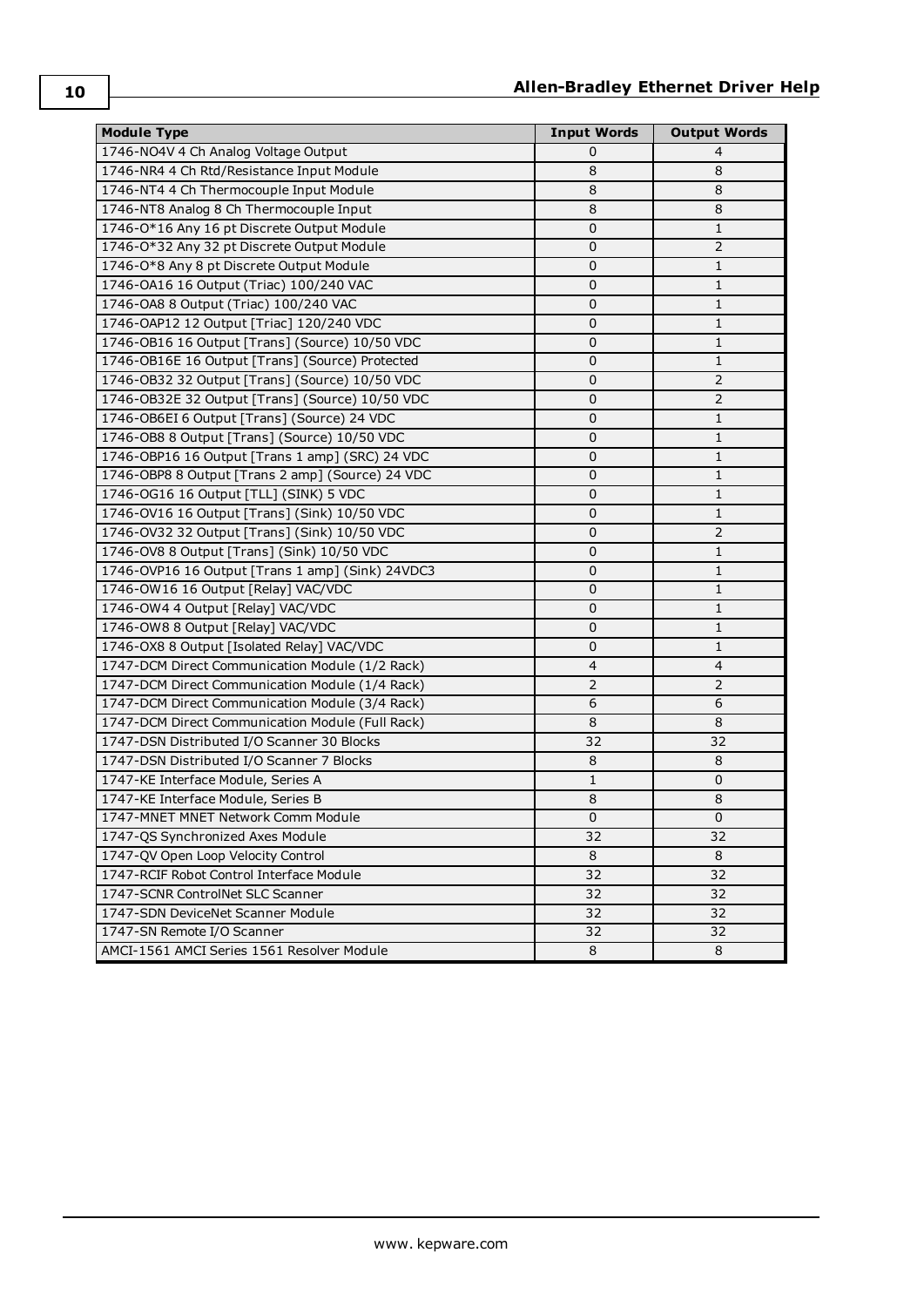#### <span id="page-10-0"></span>**Optimizing Your Allen-Bradley Ethernet Communications**

The Allen-Bradley Ethernet Driver has been designed to provide the best performance with the least amount of impact on the system's overall performance. While the Allen-Bradley Ethernet Driver is fast, there are a couple of guidelines that can be used in order to control and optimize the application and gain maximum performance.

Our server refers to communications protocols like Allen-Bradley Ethernet as a channel. Each channel defined in the application represents a separate path of execution in the server. Once a channel has been defined, a series of devices must then be defined under that channel. Each of these devices represents a single Allen-Bradley PLC from which data is collected. While this approach to defining the application provides a high level of performance, it doesn't take full advantage of the Allen-Bradley Ethernet Driver or the network. An example of how the application may appear when configured using a single channel is shown below.



Each device appears under a single Allen-Bradley Ethernet channel. In this configuration, the driver must move from one device to the next as quickly as possible in order to gather information at an effective rate. As more devices are added or more information is requested from a single device, the overall update rate begins to suffer.

If the Allen-Bradley Ethernet Driver could only define one single channel, then the example shown above would be the only option available; however, the Allen-Bradley Ethernet Driver can define up to 256 channels. Using multiple channels distributes the data collection workload by simultaneously issuing multiple requests to the network. An example of how the same application may appear when configured using multiple channels to improve performance is shown below.

| <u>File Edit View U</u> sers <u>T</u> ools Hel                                                                                                                                                                 |  |
|----------------------------------------------------------------------------------------------------------------------------------------------------------------------------------------------------------------|--|
| D œ`⊟I∛2 mm ‱ ‱                                                                                                                                                                                                |  |
| <b>E ABE</b> thernet_Channel1<br>$\Box$ $\Box$ PLC5_1<br>ABEthernet_Channel2 < קַ<br>$\Box$ PLC5_2<br>ABEthernet_Channel3 المنهيبات<br>ं-- <mark>!</mark> ∏∏ SLC_1<br>ABEthernet_Channel4 هُمَ —<br>≔¶∏∏ SLC_2 |  |

Each device has now been defined under its own channel. In this new configuration, a single path of execution is dedicated to the task of gathering data from each device. If the application has 256 or fewer devices, it can be optimized exactly how it is shown here.

The performance can improve even if the application has more than 256 devices. While 256 or fewer devices may be ideal, the application still benefits from additional channels. Although spreading the device load across all channels causes the server to move from device to device again, it can do so with far fewer devices to process on a single channel.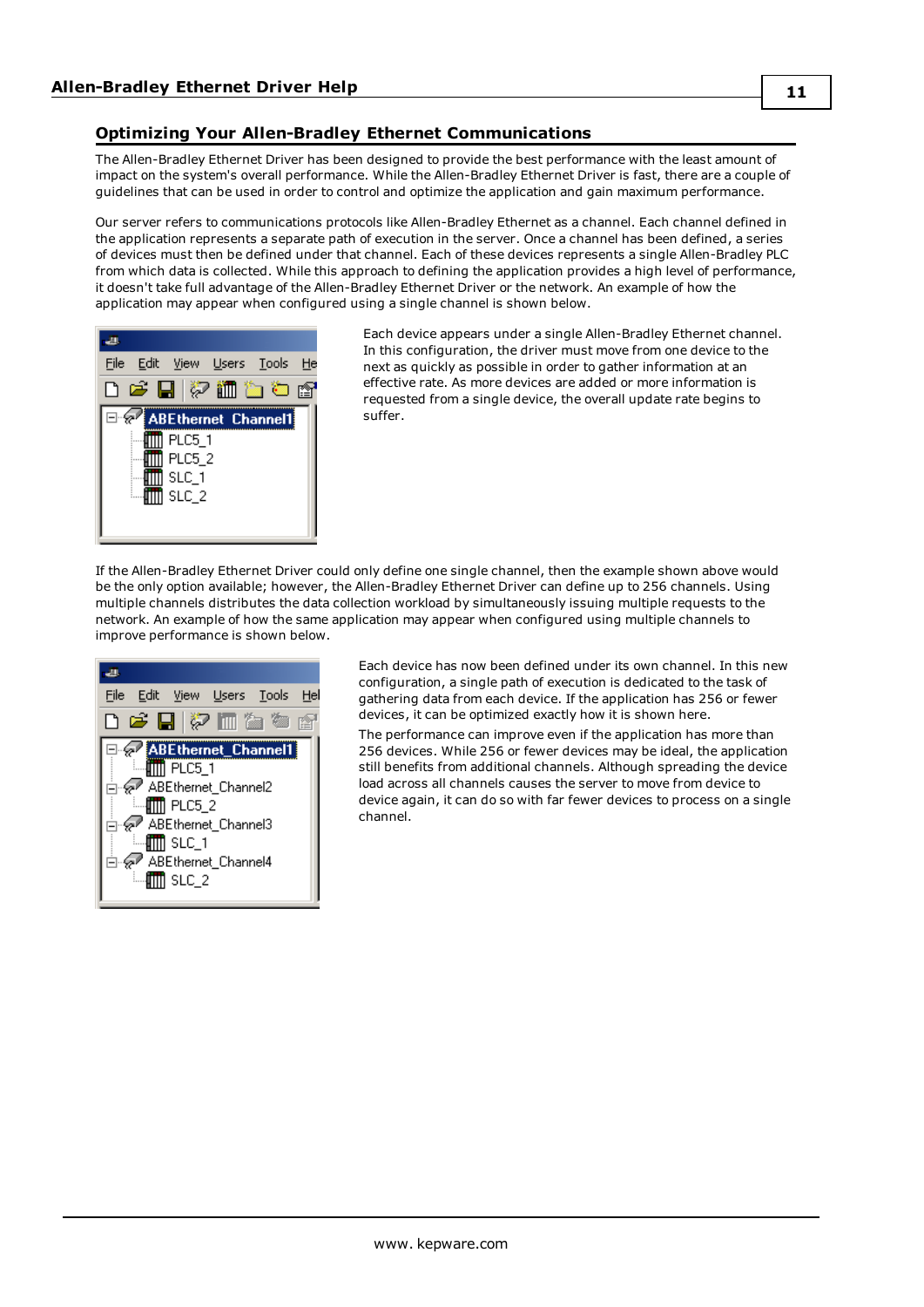#### <span id="page-11-0"></span>**Data Types Description**

<span id="page-11-11"></span><span id="page-11-9"></span><span id="page-11-8"></span><span id="page-11-5"></span><span id="page-11-4"></span><span id="page-11-3"></span><span id="page-11-2"></span>

| <b>Data Type</b> | <b>Description</b>                         |
|------------------|--------------------------------------------|
| Boolean          | Single bit                                 |
| <b>Byte</b>      | Unsigned 8-bit value                       |
| Char             | Signed 8-bit value                         |
| Word             | Unsigned 16-bit value                      |
| Short            | Signed 16-bit value                        |
| <b>DWord</b>     | Unsigned 32-bit value                      |
| Long             | Signed 32-bit value                        |
| <b>BCD</b>       | Two-byte packed BCD, four decimal digits   |
| <b>LBCD</b>      | Four-byte packed BCD, eight decimal digits |
| Float            | 32-bit IEEE floating-point                 |
| String           | Null-terminated character array            |

<span id="page-11-10"></span><span id="page-11-7"></span><span id="page-11-6"></span><span id="page-11-1"></span>**Note:** The DWord, Long, and LBCD data types are not native to any of the PLC models. When referencing a 16-bit location as a 32-bit value, the location referenced is the low word and the next successive location is the high word. For example, if N7:10 is selected as a DWord data type, N7:10 is the low word and N7:11 the high word.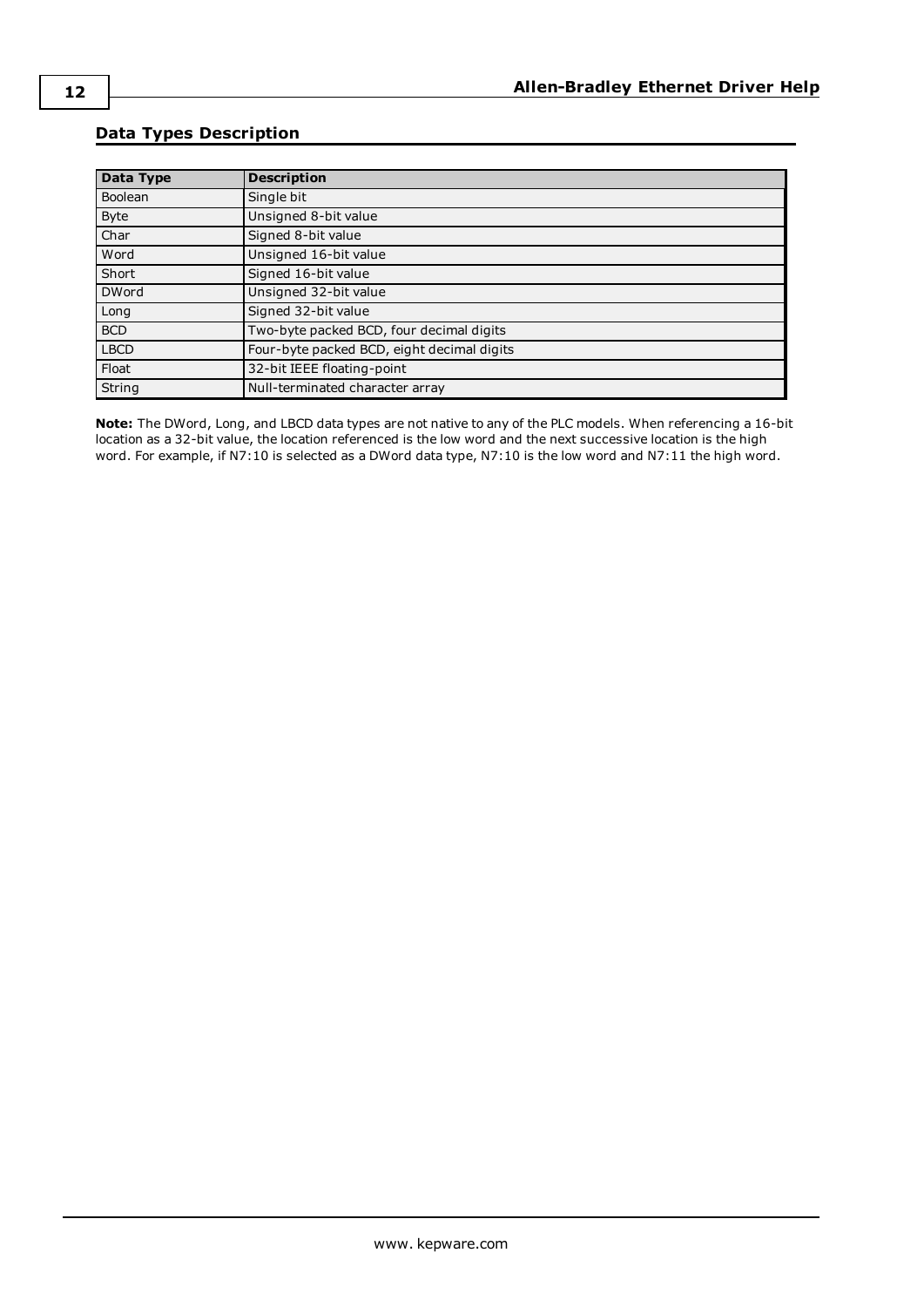#### <span id="page-12-0"></span>**Address Descriptions**

Address specifications vary depending on the model in use. Select a link from the following list to obtain specific address information for the model of interest.

#### **General [Addressing](#page-12-1)**

**SLC 5/05 Open [Addressing](#page-20-1) PLC-5 Family and Soft PLC [Addressing](#page-20-2)**

#### <span id="page-12-1"></span>**General Addressing**

The general addresses below pertain to SLC 5/05, PLC-5, and SoftPLC.

**[Output](#page-12-2) Files [Input](#page-13-0) Files [Status](#page-14-0) Files [Binary](#page-15-0) Files [Timer](#page-16-0) Files [Counter](#page-16-1) Files [Control](#page-17-0) Files [Integer](#page-18-0) Files [Float](#page-18-1) Files [ASCII](#page-19-0) Files [String](#page-19-1) Files**

**See Also: SLC 5/05 Open [Addressing](#page-20-1) PLC-5 Family and SoftPLC [Addressing](#page-20-2)**

#### <span id="page-12-2"></span>**Output Files**

The syntax for accessing data in the output file differs depending on the PLC model. Data locations are read / write for PLC-5 and SoftPLC models and read only for all other models. The default data type for all syntax is shown in **bold**.

#### **PLC-5 and SoftPLC Model Syntax**

| <b>Syntax</b>                        | Data Type        |
|--------------------------------------|------------------|
| $O:$ < word >                        | Short, Word, BCD |
| $O:$ < word > / < bit >              | <b>Boolean</b>   |
| $O:$ < word > / < bit > [rows][cols] | Boolean*         |
| $O:$ < word > / < bit > [cols]       | Boolean*         |
| O/bit                                | <b>Boolean</b>   |
| O/bit[rows][cols]                    | Boolean*         |
| O/bit[cols]                          | Boolean*         |

\*Array types

**Note:** Word and bit address information is in octal for PLC-5 and SoftPLC models. This follows the convention of the programming software.

#### **SLC 5/05 Open Models (Modular I/O) Syntax**

| <b>Syntax</b>                                               | Data Type        |
|-------------------------------------------------------------|------------------|
| $0:$ < slot >                                               | Short, Word, BCD |
| $O: <$ slot>. $<$ word>                                     | Short, Word, BCD |
| $0: <$ slot>/ $<$ bit>                                      | <b>Boolean</b>   |
| O: <slot>/<br/><br/>cols][cols]</slot>                      | Boolean*         |
| 0: <slot>/<b>bit</b>&gt;[cols]</slot>                       | Boolean*         |
| O: <slot>.<word>/<br/><br/>bit&gt;</word></slot>            | <b>Boolean</b>   |
| O: <slot>.<word>/<br/>&gt;bit&gt;[rows][cols]</word></slot> | Boolean $*$      |
| O: < slot>. <word>/<br/><br/>bit&gt;[cols]</word>           | Boolean*         |

\*Array types

#### **Slot and Word Configurations**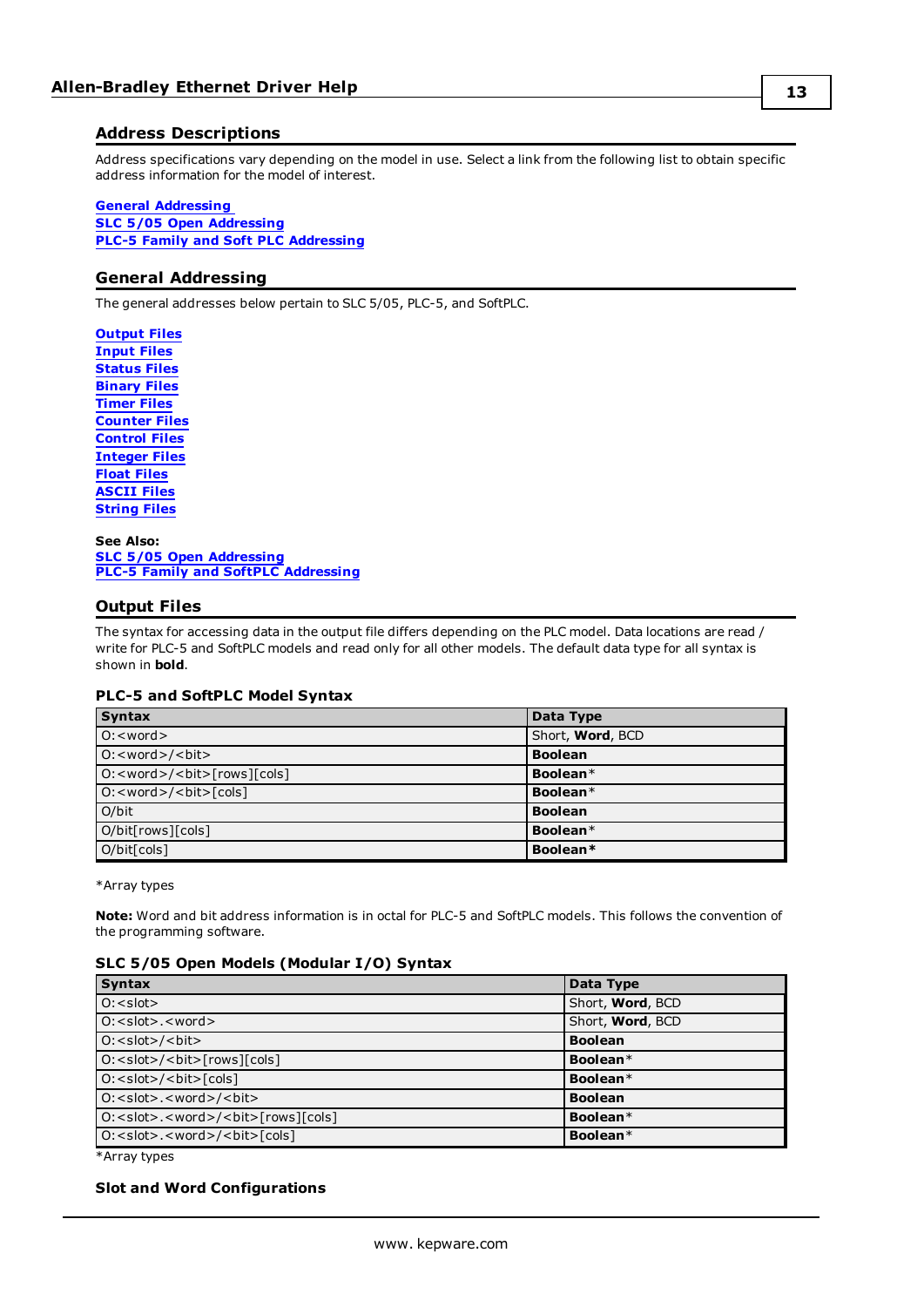The following slot and word locations are allowed for each model. For information, refer to **[Device](#page-4-0) Setup**.

| <b>PLC Model</b> | <b>Min Slot</b> | Max. Slot | Max. Word   |
|------------------|-----------------|-----------|-------------|
| SLC 5/05 Open    |                 | 30        |             |
| PLC-5 Family     | <b>NA</b>       | <b>NA</b> | 277 (octal) |
| <b>SoftPLC</b>   | <b>NA</b>       | ' NA      | 777 (octal) |

\*The number of input or output words available for each I/O module can be found in the **[Modular](#page-8-0) I/O [Selection](#page-8-0) Guide**.

#### **Examples**

All addresses are in octal.

| <b>PLC-5/</b><br><b>SoftPLC</b> | <b>Addresses</b>                                                                                     |
|---------------------------------|------------------------------------------------------------------------------------------------------|
| O:0                             | Word 0                                                                                               |
| O:37                            | Word 31 (37 octal=31 decimal)                                                                        |
| O/42                            | Bit 34 (42 octal=34 decimal)                                                                         |
| O:2/2                           | Bit 2 word 2 (same as O/42)                                                                          |
| O/20[9]                         | 9 element Boolean array starting at bit 16 (20 octal=16 decimal)                                     |
| 0/37[8][11]                     | 8 by 11 element Boolean array starting at bit 31 (37 octal=31 decimal)                               |
| 0:47/5[3]                       | 3 element Boolean array starting at bit 5 word 39 (47 octal=39 decimal)                              |
| 0:11/13[3][7]                   | 3 by 7 element Boolean array starting at bit 11 (13 octal=11 decimal) word 9 (11 octal=9<br>decimal) |

| <b>SLC 5/05</b> | <b>Addresses</b>                                               |
|-----------------|----------------------------------------------------------------|
| O:1             | Word 0 slot 1                                                  |
| O:1.0           | Word 0 slot 1 (same as O:1)                                    |
| O:12            | Word 0 slot 12                                                 |
| O:12.2          | Word 2 slot 12                                                 |
| O:4.0/0         | Bit 0 word 0 slot 4                                            |
| O:4/0           | Bit 0 slot 4 (same as $O:4.0/0$ )                              |
| O:4.2/0         | Bit 0 word 2 slot 4                                            |
| O:4/32          | Bit 32 slot 4 (same as 0:4.2/0)                                |
| 0:2.12/3[17]    | 17 element Boolean array starting at bit 3 word 12 slot 2      |
| 0:2.2/0[12][12] | 12 by 12 element Boolean array starting at bit 0 word 2 slot 2 |
| 0:2/43[5]       | 5 element Boolean array starting at bit 43 slot 2              |
| 0:2/11[6][12]   | 6 by 12 element Boolean array starting at bit 11 slot 2        |

#### <span id="page-13-0"></span>**Input Files**

The syntax for accessing data in the input file differs depending on the PLC model. Data locations are read / write for PLC-5 models and read only for all other models. The default data type for all syntax is shown in **bold**.

#### **PLC-5 and SoftPLC Model Syntax**

| <b>Syntax</b>                            | Data Type        |
|------------------------------------------|------------------|
| $I: <$ word $>$                          | Short, Word, BCD |
| I: <word>/<bit></bit></word>             | <b>Boolean</b>   |
| I: <word>/<blt>[rows][cols]</blt></word> | Boolean*         |
| $I: /<$ bit $>[cols]$                    | Boolean*         |
| I/bit                                    | <b>Boolean</b>   |
| I/bit[rows][cols]                        | Boolean*         |
| I/bit[cols]                              | Boolean*         |

\*Array types

**Note:** Word and bit address information is in octal for PLC-5 and SoftPLC models. This follows the convention of the programming software.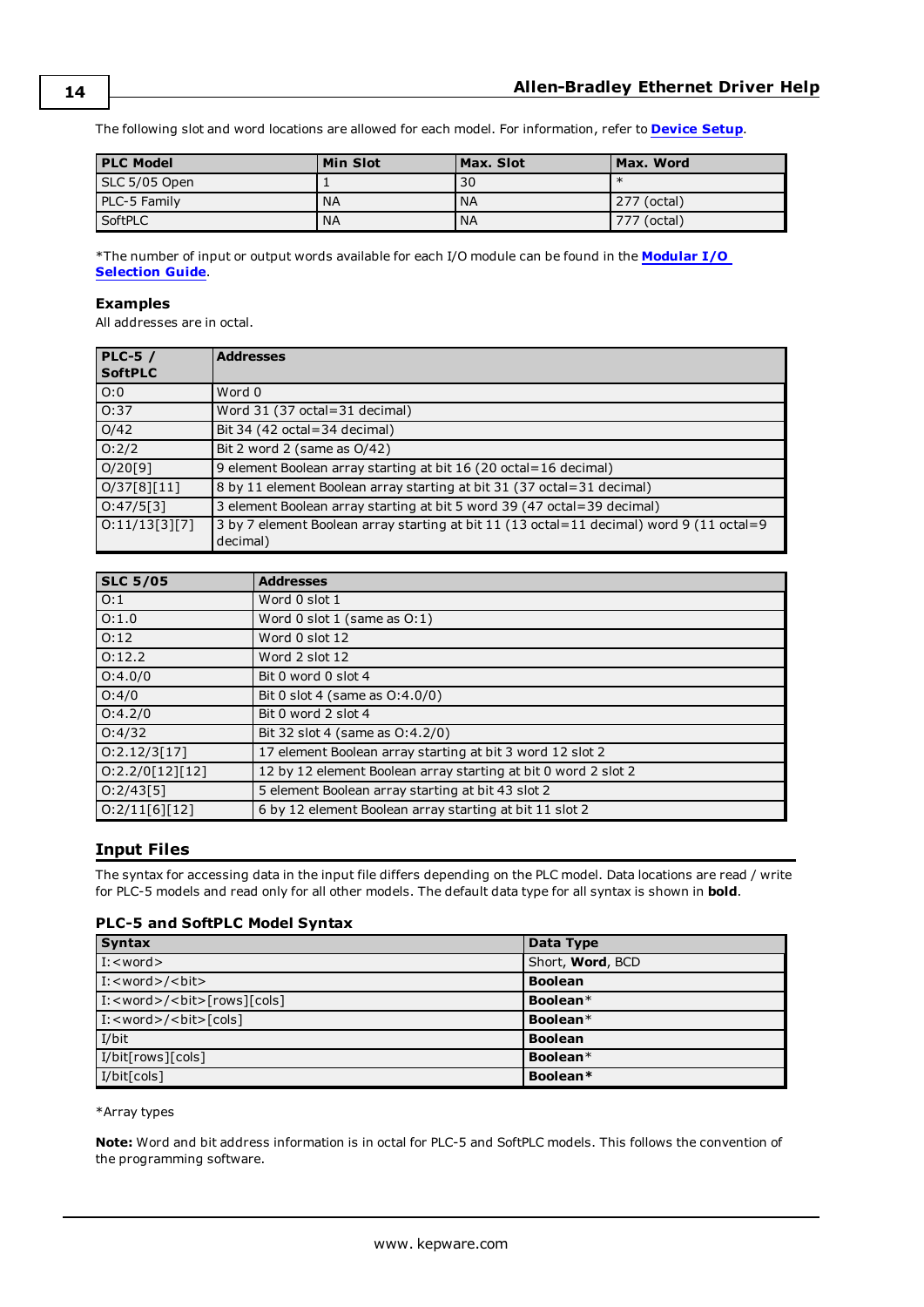#### **SLC 5/05 Open Models (Modular I/O) Syntax**

| <b>Syntax</b>                                     | Data Type            |
|---------------------------------------------------|----------------------|
| $\vert$ I: $\langle$ slot $\rangle$               | Short, Word, BCD     |
| I: <slot>.<word></word></slot>                    | Short, Word, BCD     |
| $\overline{I}$ : <slot>/<br/><br/></slot>         | <b>Boolean</b>       |
| $\vert$ I: <slot>/<br/><br/>cols]<br/></slot>     | Boolean*             |
| $\left[$ I: <slot>/<br/><br/>cols]</slot>         | Boolean <sup>*</sup> |
| I: < slot>. <word>/<bit></bit></word>             | <b>Boolean</b>       |
| I: < slot>. <word>/<blt>[rows][cols]</blt></word> | Boolean $*$          |
| I: <slot>.<word>/<bit>[cols]</bit></word></slot>  | Boolean*             |

\*Array types

#### **Slot and Word Locations**

The following slot and word locations are allowed for each model. For more information, refer to **[Device](#page-4-0) Setup**.

| <b>PLC Model</b> | <b>Min Slot</b> | Max. Slot | Max. Word   |
|------------------|-----------------|-----------|-------------|
| SLC 5/05 Open    |                 | 30        |             |
| PLC-5 Family     | <b>NA</b>       | <b>NA</b> | 277 (octal) |
| SoftPLC Family   | <b>NA</b>       | <b>NA</b> | 777 (octal) |

\*The number of input or output words available for each I/O module can be found in the **[Modular](#page-8-0) I/O [Selection](#page-8-0) Guide**.

#### **Examples**

All addresses are in octal.

| <b>PLC-5 /</b> | <b>Addresses</b>                                                                                         |
|----------------|----------------------------------------------------------------------------------------------------------|
| <b>SoftPLC</b> |                                                                                                          |
| l I:0          | Word 0                                                                                                   |
| I:10           | Word $8(10 \text{ octal} = 8 \text{ decimal})$                                                           |
| I/20           | Bit 16 (20 octal = 16 decimal)                                                                           |
| I:1/0          | Bit 0 word 1 (same as $I/20$ )                                                                           |
| I/20[9]        | 9 element Boolean array starting at bit 16 (20 octal = 16 decimal)                                       |
| 1/37[8][11]    | 8 by 11 element Boolean array starting at bit 31 (37 octal = 31 decimal)                                 |
| I:47/5[3]      | 3 element Boolean array starting at bit 5 word 39 (47 octal = 39 decimal)                                |
| [I:11/13[3][7] | 3 by 7 element Boolean array starting at bit 11 (13 octal = 11 decimal) word 9 (11 octal =<br>9 decimal) |

| <b>SLC 5/05</b>           | <b>Addresses</b>                                               |
|---------------------------|----------------------------------------------------------------|
| $\vert$ I: 1              | Word 0 slot 1                                                  |
| I:1.0                     | Word $0$ slot $1$ (same as $I:1$ )                             |
| I:12                      | Word 0 slot 12                                                 |
| I:12.2                    | Word 2 slot 12                                                 |
| I:4.0/0                   | Bit 0 word 0 slot 4                                            |
| I:4/0                     | Bit 0 slot 4 (same as $I:4.0/0$ )                              |
| I:4.2/0                   | Bit 0 word 2 slot 4                                            |
| I:4/32                    | Bit 32 slot 4 (same as I:4.2/0)                                |
| [I:2.12/3[17]             | 17 element Boolean array starting at bit 3 word 12 slot 2      |
| $\boxed{1:2.2/0[12][12]}$ | 12 by 12 element Boolean array starting at bit 0 word 2 slot 2 |
| 1:2/43[5]                 | 5 element Boolean array starting at bit 43 slot 2              |
| [I:2/11[6][12]            | 6 by 12 element Boolean array starting at bit 11 slot 2        |

#### <span id="page-14-0"></span>**Status Files**

To access Status files, specify a word (and optionally, a bit in the word). The default data type for all syntax is shown in **bold**.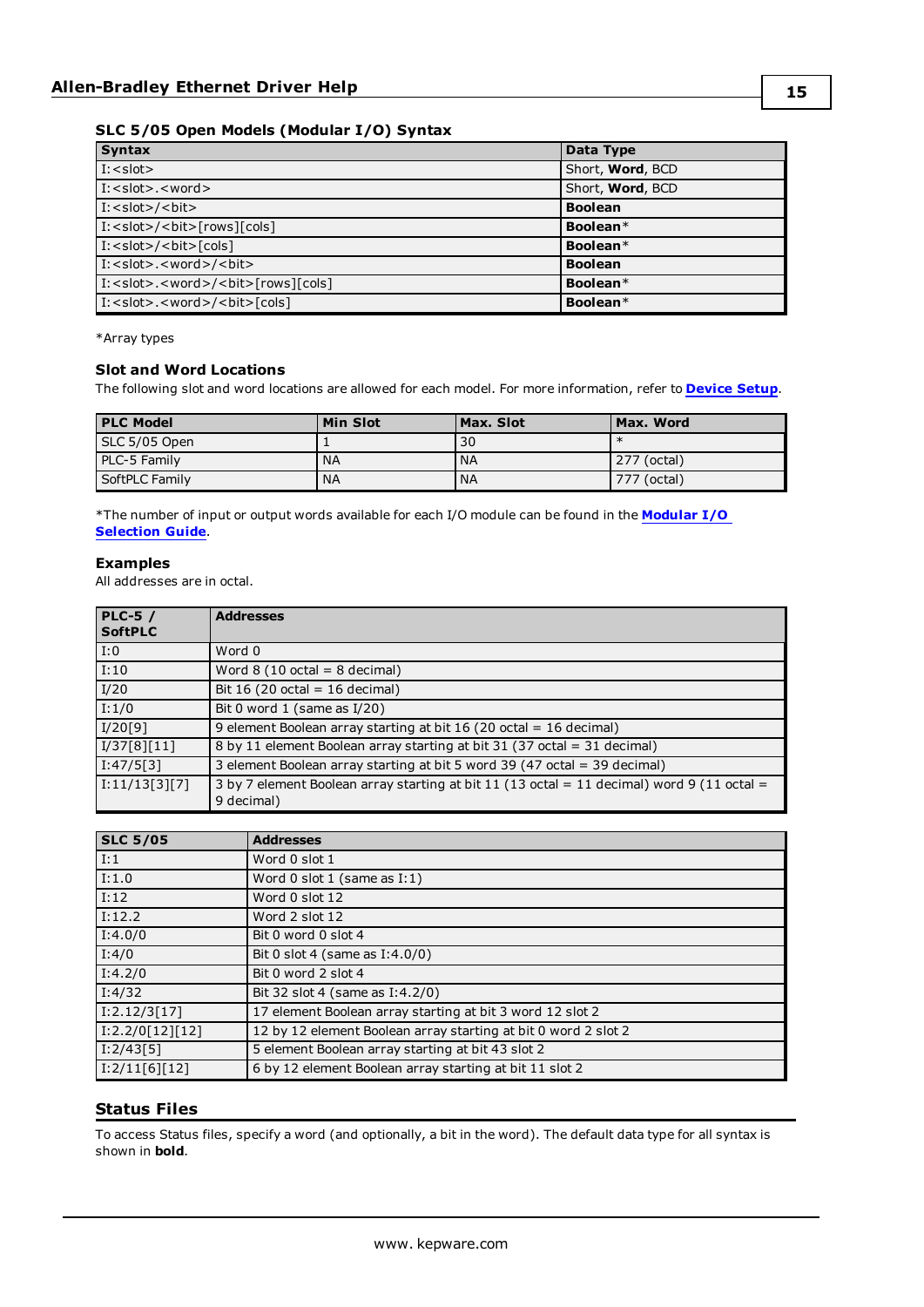| <b>Syntax</b>                          | Data Type                            |
|----------------------------------------|--------------------------------------|
| S: <word></word>                       | Short, Word, BCD, DWord, Long, LBCD  |
| S: <word> [rows][cols]</word>          | Short, Word, BCD, DWord, Long, LBCD* |
| $S: <$ word $>$ $[c]$                  | Short, Word, BCD, DWord, Long, LBCD* |
| S: <word>/<br/><br/></word>            | <b>Boolean</b>                       |
| S: <word>/<br/><br/>cols][cols]</word> | Boolean $*$                          |
| S: <word>/<blt> [cols]</blt></word>    | Boolean*                             |
| S/bit                                  | <b>Boolean</b>                       |
| S/bit [rows][cols]                     | Boolean*                             |
| S/bit [cols]                           | Boolean*                             |

#### \*Array types

**Note:** The number of array elements (in bytes) cannot exceed the block request size specified. This means that array size cannot exceed 16 words given a block request size of 32 bytes. For more information, refer to **[Block](#page-5-1) [Request](#page-5-1) Size**.

#### **Word Locations**

The following Word locations are allowed for each model. The maximum word location is one less when accessing as a 32-bit data type (Long, DWord, or Long BCD).

| <b>PLC Model</b> | Max. Word |
|------------------|-----------|
| SLC 5/05 Open    | 999       |
| PLC-5 Family     | 999       |
| <b>SoftPLC</b>   | 31        |

| <b>Example</b>  | <b>Description</b>                                      |
|-----------------|---------------------------------------------------------|
| S:0             | Word 0.                                                 |
| S/26            | Bit 26.                                                 |
| S:4/15          | Bit 15 word 4.                                          |
| S:10[16]        | 16 element array starting at word 10.                   |
| S:0[4][8]       | 4 by 8 element array starting at word 0.                |
| $S/9$ [5]       | 5 element Boolean array starting at bit 9.              |
| [S/11 [3][7]    | 3 by 7 element Boolean array starting at bit 11.        |
| S:6/1[6]        | 6 element Boolean array starting at bit 1 word 6.       |
| $S:13/5$ [2][3] | 2 by 3 element Boolean array starting at bit 5 word 13. |

#### <span id="page-15-0"></span>**Binary Files**

To access Binary files, specify a file number and a word (and optionally, a bit in the word). The default data type for all syntax is shown in **bold**.

| <b>Syntax</b>                                                | Data Type                            |
|--------------------------------------------------------------|--------------------------------------|
| $B <$ file $>$ : $<$ word $>$                                | Short, Word, BCD, DWord, Long, LBCD  |
| B <file>:<word>[rows][cols]</word></file>                    | Short, Word, BCD, DWord, Long, LBCD* |
| B <file>:<word>[cols]</word></file>                          | Short, Word, BCD, DWord, Long, LBCD* |
| B <file>:<word>/<bit></bit></word></file>                    | <b>Boolean</b>                       |
| B <file>:<word>/<br/><br/>bit&gt; [rows][cols]</word></file> | Boolean*                             |
| B <file>:<word>/<bit>[cols]</bit></word></file>              | Boolean*                             |
| B <file>/bit</file>                                          | <b>Boolean</b>                       |
| B <file>/bit [rows][cols]</file>                             | Boolean*                             |
| B <file>/bit [cols]</file>                                   | Boolean*                             |

#### \*Array types

**Note:** The number of array elements (in bytes) cannot exceed the block request size specified. This means that array size cannot exceed 16 words given a block request size of 32 bytes. For more information, refer to **[Block](#page-5-1) [Request](#page-5-1) Size**.

#### **File Numbers and Word Locations**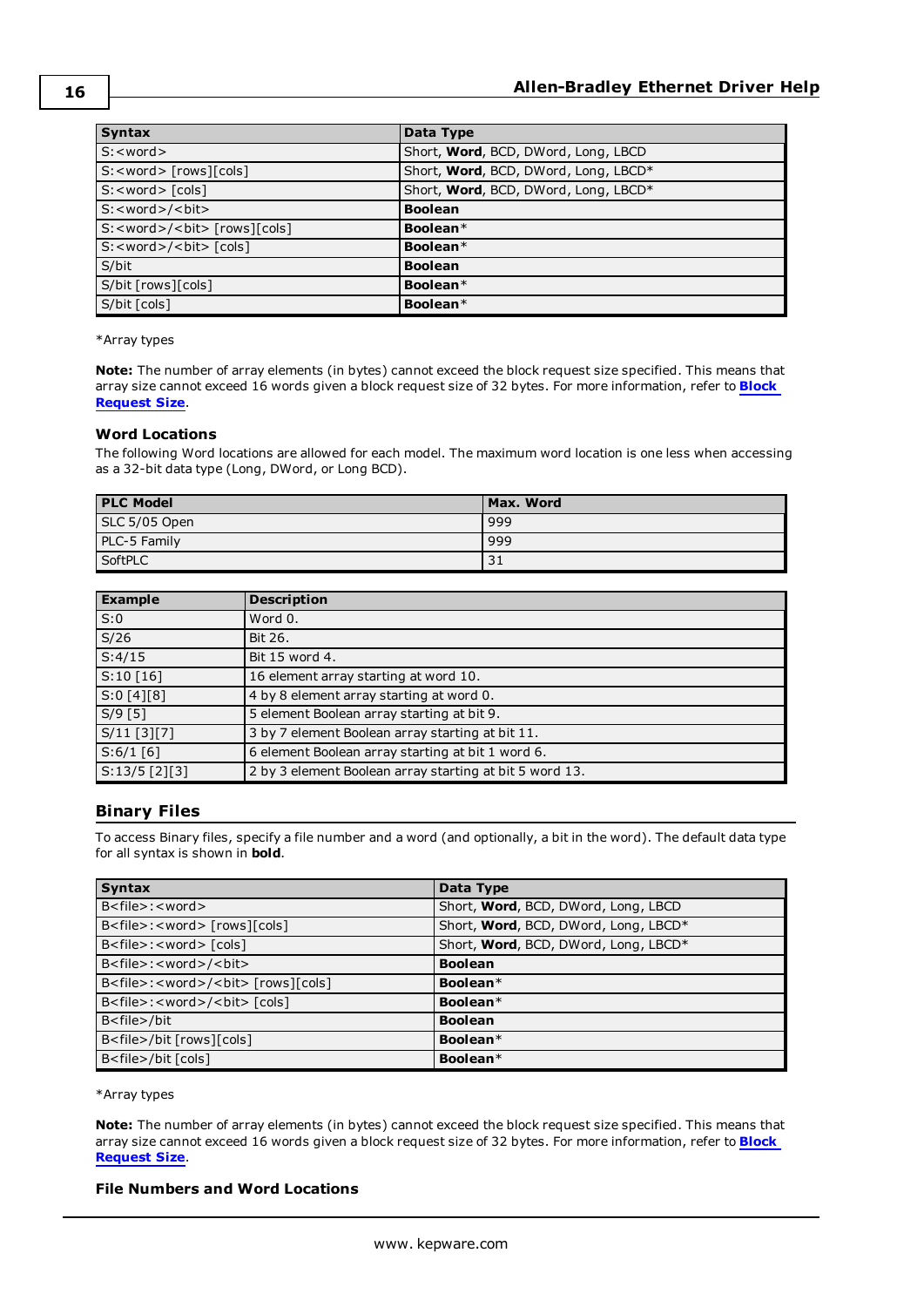The following file numbers and word locations are allowed for each model. The maximum word location is one less when accessing as a 32-bit data type (Long, DWord, or Long BCD).

| <b>PLC Model</b> | <b>File Number</b> | Max. Word |
|------------------|--------------------|-----------|
| SLC 5/05 Open    | '3, 9-999          | 999       |
| PLC-5 Family     | $3 - 999$          | 1999      |
| <b>SoftPLC</b>   | 3-9999             | 9999      |

| <b>Example</b> | <b>Description</b>                                     |
|----------------|--------------------------------------------------------|
| B3:0           | Word 0                                                 |
| B3/26          | <b>Bit 26</b>                                          |
| B12:4/15       | Bit 15 word 4                                          |
| B3:10 [20]     | 20 element array starting at word 10                   |
| B15:0 [6][6]   | 6 by 6 element array starting at word 0                |
| B3/7 [8]       | 8 element Boolean array starting at bit 7              |
| B3/32 [6][9]   | 6 by 9 element Boolean array starting at bit 32        |
| B3:11/2 [12]   | 12 element Boolean array starting at bit 2 word 11     |
| B3:23/4 [5][8] | 5 by 8 element Boolean array starting at bit 4 word 23 |

#### <span id="page-16-0"></span>**Timer Files**

Timer files are a structured type whose data is accessed by specifying a file number, an element and a field. The default data type depends on the field being accessed. Integer fields receive a default data type of Word.

| <b>Syntax</b>                                       | Data Type        |
|-----------------------------------------------------|------------------|
| T <file>:<element>.<field></field></element></file> | Depends on field |

#### **File Numbers and Elements**

The following file numbers and maximum element are allowed for each model.

| <b>PLC Model</b> | <b>File Number</b> | Max. Element |
|------------------|--------------------|--------------|
| SLC 5/05 Open    | 4, 9-999           | 999          |
| PLC-5 Family     | $3 - 999$          | 1999         |
| SoftPLC          | 3-9999             | 9999         |

The following fields are allowed for each element. Refer to the PLC documentation for the meaning of each field.

| <b>Element Field</b> | Data Type          | <b>Access</b> |
|----------------------|--------------------|---------------|
| <b>ACC</b>           | Short, Word        | Read/Write    |
| <b>PRE</b>           | Short, <b>Word</b> | Read/Write    |
| <b>DN</b>            | <b>Boolean</b>     | Read Only     |
| TT                   | <b>Boolean</b>     | Read Only     |
| EN                   | <b>Boolean</b>     | Read Only     |

| <b>Example</b> | Description                     |
|----------------|---------------------------------|
| 1T4:0.ACC      | LAccumulator of timer 0 file 4. |
| TT4:10.DN      | l Done bit of timer 10 file 4.  |
| IT15:0.PRE     | Preset of timer 0 file 15.      |

#### <span id="page-16-1"></span>**Counter Files**

Counter files are a structured type whose data is accessed by specifying a file number, an element and a field. The default data type depends on the field being accessed. Integer fields receive a default data type of Word.

| <b>Syntax</b>                  | Data Type        |
|--------------------------------|------------------|
| $Cfile$ : < element>. < field> | Depends on field |

#### **File Numbers and Elements**

The following file numbers and maximum element are allowed for each model.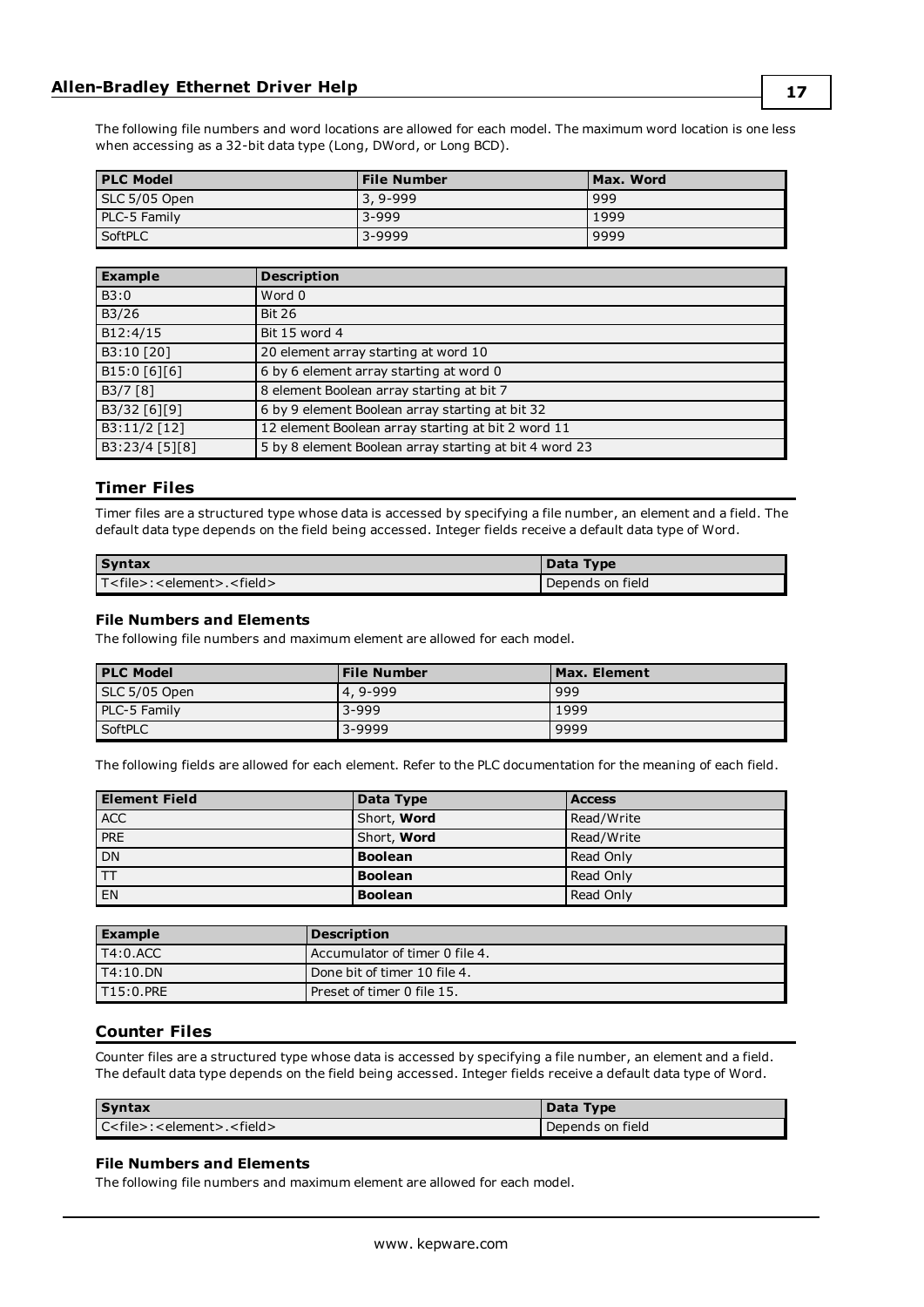| <b>PLC Model</b> | <b>File Number</b> | Max. Element |
|------------------|--------------------|--------------|
| SLC 5/05 Open    | $5.9 - 999$        | 999          |
| PLC-5 Family     | $3 - 999$          | 1999         |
| SoftPLC          | 3-9999             | 9999         |

The following fields are allowed for each element. Refer to the PLC documentation for the meaning of each field.

| <b>Element Field</b> | Data Type      | <b>Access</b> |
|----------------------|----------------|---------------|
| <b>ACC</b>           | Short, Word    | Read/Write    |
| PRE                  | Short, Word    | Read/Write    |
| <b>UA</b>            | <b>Boolean</b> | Read Only     |
| UN                   | <b>Boolean</b> | Read Only     |
| <b>OV</b>            | <b>Boolean</b> | Read Only     |
| DN                   | <b>Boolean</b> | Read Only     |
| $\overline{CD}$      | <b>Boolean</b> | Read Only     |
| $\overline{c}$       | <b>Boolean</b> | Read Only     |

| Example     | Description                          |
|-------------|--------------------------------------|
| C5:0.ACC    | Accumulator of counter 0 file 5      |
| $C5:10.$ DN | Done bit of counter 10 file 5        |
| C15:0.PRE   | <b>l</b> Preset of counter 0 file 15 |

#### <span id="page-17-0"></span>**Control Files**

Control files are a structured type whose data is accessed by specifying a file number, an element and a field. The default data type depends on the field being accessed. Integer fields receive a default data type of Word.

| <b>Syntax</b>                                       | Data Type        |
|-----------------------------------------------------|------------------|
| R <file>:<element>.<field></field></element></file> | Depends on field |

#### **File Numbers and Elements**

The following file numbers and maximum element are allowed for each model.

| <b>PLC Model</b> | <b>File Number</b> | Max. Element |
|------------------|--------------------|--------------|
| SLC 5/05 Open    | $6.9 - 999$        | 999          |
| PLC-5 Family     | 3-999              | 1999         |
| SoftPLC          | 3-9999             | 9999         |

| <b>Element Field</b> | Data Type      | <b>Access</b> |
|----------------------|----------------|---------------|
| <b>LEN</b>           | Short, Word    | Read/Write    |
| <b>POS</b>           | Short, Word    | Read/Write    |
| FD                   | <b>Boolean</b> | Read Only     |
| IN                   | <b>Boolean</b> | Read Only     |
| UL                   | <b>Boolean</b> | Read Only     |
| ER                   | <b>Boolean</b> | Read Only     |
| <b>EM</b>            | <b>Boolean</b> | Read Only     |
| <b>DN</b>            | <b>Boolean</b> | Read Only     |
| EU                   | <b>Boolean</b> | Read Only     |
| <b>EN</b>            | <b>Boolean</b> | Read Only     |

| <b>Examples</b> | <b>Description</b>                   |
|-----------------|--------------------------------------|
| R6:0.LEN        | Length field of control 0 file 6     |
| R6:10.DN        | Done bit of control 10 file 6        |
| R15:18.POS      | Position field of control 18 file 15 |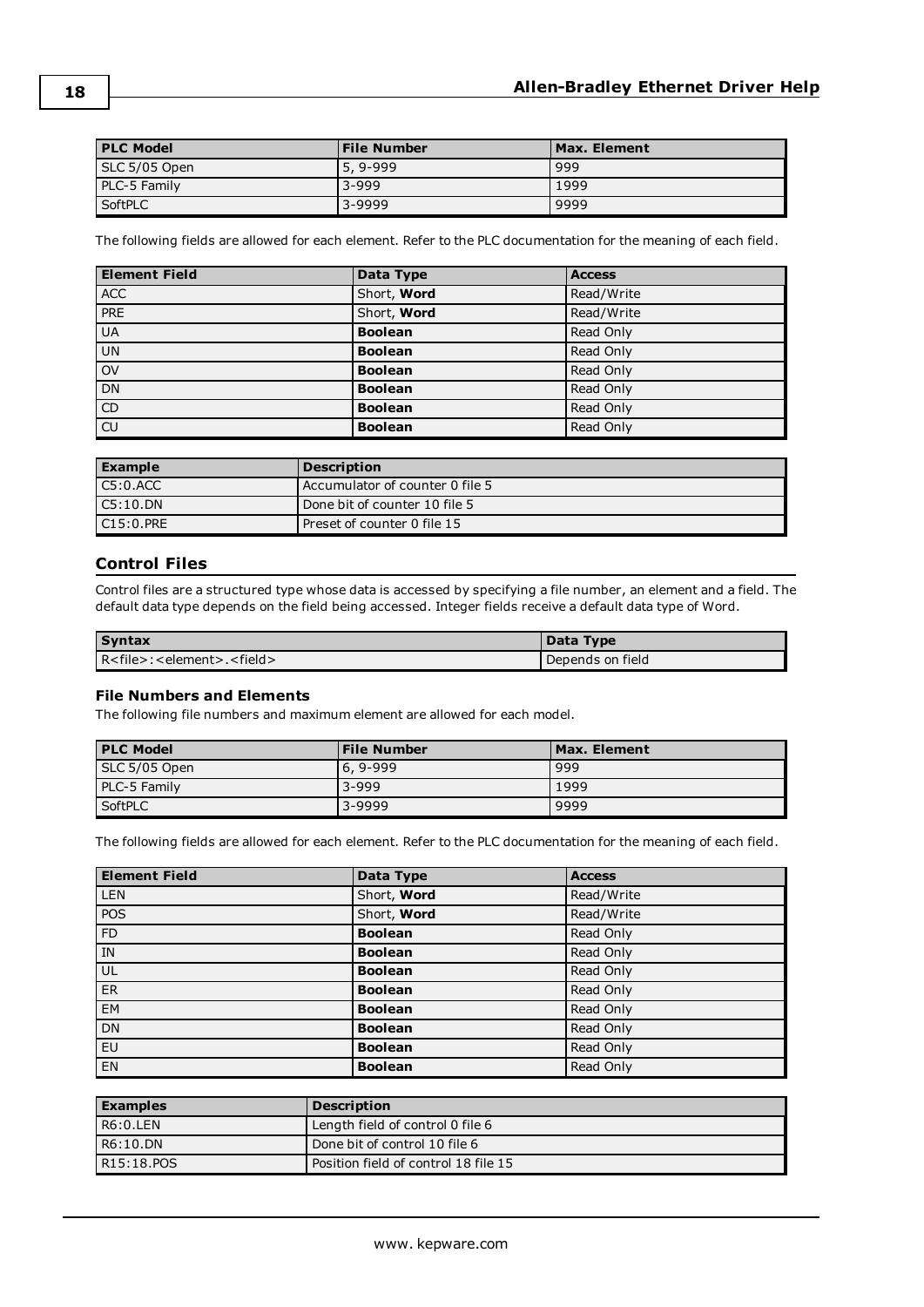#### <span id="page-18-0"></span>**Integer Files**

To access Integer files, specify a file number and a word (and optionally, a bit in the word). The default data type for all syntax is shown in **bold**.

| <b>Syntax</b>                                          | Data Type                            |
|--------------------------------------------------------|--------------------------------------|
| $N$ < file > : < word >                                | Short, Word, BCD, DWord, Long, LBCD  |
| N <file>:<word> [rows][cols]</word></file>             | Short, Word, BCD, DWord, Long, LBCD* |
| $N$ < file > : < word > $\lceil \cosh \rceil$          | Short, Word, BCD, DWord, Long, LBCD* |
| N <file>:<word>/<bit></bit></word></file>              | <b>Boolean</b>                       |
| N <file>:<word>/<bit> [rows][cols]</bit></word></file> | Boolean*                             |
| N <file>:<word>/<bt> [cols]</bt></word></file>         | Boolean*                             |
| N <file>/bit</file>                                    | <b>Boolean</b>                       |
| N <file>/bit [rows][cols]</file>                       | Boolean*                             |
| N <file>/bit [cols]</file>                             | Boolean*                             |

\*Array types

**Note:** The number of array elements (in bytes) cannot exceed the block request size specified. This means that array size cannot exceed 16 words given a block request size of 32 bytes. For more information, refer to **[Block](#page-5-1) [Request](#page-5-1) Size**.

#### **File Numbers and Word Locations**

The following file numbers and maximum word locations are allowed for each model. The maximum word location is one less when accessing as a 32-bit data type (Long, DWord or Long BCD).

| <b>PLC Model</b> | <b>File Number</b> | Max. Word |
|------------------|--------------------|-----------|
| SLC 5/05 Open    | 7, 9-999           | 999       |
| PLC-5 Family     | $3 - 999$          | 1999      |
| SoftPLC          | 3-9999             | 9999      |

| <b>Example</b>   | <b>Description</b>                                       |
|------------------|----------------------------------------------------------|
| N7:0             | Word 0                                                   |
| N7/26            | <b>Bit 26</b>                                            |
| N12:4/15         | Bit 15 word 4                                            |
| N7:10 [8]        | 8 element array starting at word 10                      |
| N15:0 [4][5]     | 4 by 5 element array starting at word 0                  |
| N7/12 [9]        | 9 element Boolean array starting at bit 12               |
| N7/19 [3][11]    | 3 by 11 element Boolean array starting at bit 19         |
| N7:7/0 [10]      | 10 element Boolean array starting at bit 0 word 7        |
| N7:29/13 [2][15] | 2 by 15 element Boolean array starting at bit 13 word 29 |

#### <span id="page-18-1"></span>**Float Files**

To access Float files, specify a file number and an element. The only data type allowed is Float.

| <b>Syntax</b>                                    | Data Type     |
|--------------------------------------------------|---------------|
| F <file>: <element></element></file>             | Float         |
| F <file>:<element> [rows][cols]</element></file> | l Float arrav |
| F <file>:<element> [cols]</element></file>       | Float arrav   |

**Note:** The number of array elements (in bytes) cannot exceed the block request size specified. This means array size cannot exceed 8 floats given a block request size of 32 bytes. For more information, refer to **Block [Request](#page-5-1) [Size](#page-5-1)**.

#### **File Numbers and Word Locations**

The following file numbers and maximum word locations are allowed for each model.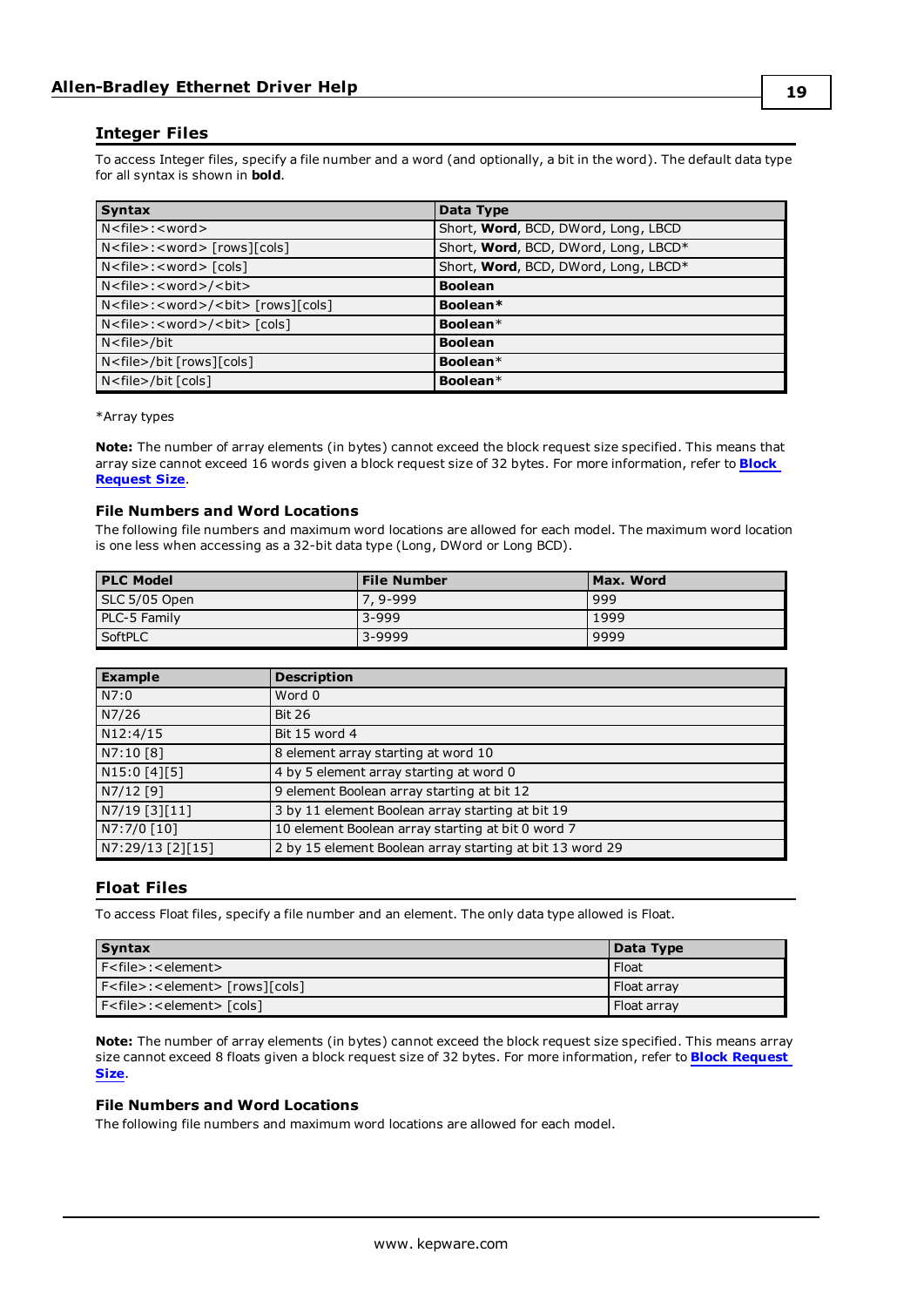| <b>PLC Model</b> | <b>File Number</b> | Max. Word |
|------------------|--------------------|-----------|
| SLC 5/05 Open    | 8-999              | 999       |
| PLC-5 Family     | $3 - 999$          | 1999      |
| SoftPLC          | 3-9999             | 9999      |

| <b>Example</b> | <b>Description</b>                   |
|----------------|--------------------------------------|
| F8:0           | Float 0                              |
| F8:10 [16]     | 16-element array starting at word 10 |
| F15:0 [4][4]   | 16-element array starting at word 0  |

#### <span id="page-19-0"></span>**ASCII Files**

To access ASCII file data, specify a file number and character location. The default data type for all syntax is shown in **bold**.

| <b>Syntax</b>                                  | Data Type          |
|------------------------------------------------|--------------------|
| $A <$ file>: $<$ char>                         | <b>Char, Byte*</b> |
| A <file>:<char> [rows][cols]</char></file>     | <b>Char, Byte*</b> |
| A <file>:<char> [cols]</char></file>           | Char, Byte*        |
| A <file>:<word offset="">/length</word></file> | $String**$         |

**Note:** The number of array elements cannot exceed the block request size specified. For more information, refer to **Block [Request](#page-5-1) Size**.

\*The PLC packs two characters per word in the file, with the high byte containing the first character and the low byte containing the second character. The PLC programming software allows access at the word level or twocharacter level. The AB Ethernet driver allows accessing to the character level. Examples are as follows:

- Using the programming software A10:0=AB would result in 'A' being stored in the high byte of A10:0 and 'B' being stored in the low byte.
- <sup>l</sup> Using the AB Ethernet driver, two assignments, A10:0=A and A10:1=B, would result in the same data being stored in the PLC memory.

\*\*Referencing this file as string data allows access to data at word boundaries like the programming software. The length can be up to 236 characters. If a string that is sent to the device is smaller in length than the length specified by the address, the driver null terminates the string before sending it down to the controller.

#### **File Numbers and Character Locations**

The following file numbers and maximum character locations are allowed for each model.

| <b>PLC Model</b> | <b>File Number</b> | <b>Max. Character</b> |
|------------------|--------------------|-----------------------|
| SLC 5/05 Open    | 9-999              | 1999                  |
| PLC-5 Family     | $3 - 999$          | 1999                  |
| SoftPLC          | N/A                | N/A                   |

**Note:** All SLC 500 PLCs do not support ASCII file types. For more information, refer to the PLC documentation.

| Example       | <b>Description</b>                              |
|---------------|-------------------------------------------------|
| A9:0          | Character 0 (high byte of word 0)               |
| A27:10 [80]   | 80-character array starting at character 10     |
| A15:0 [4][16] | 4 by 16 character array starting at character 0 |
| A62:0/32      | 32-character string starting at word offset 0   |

#### <span id="page-19-1"></span>**String Files**

To access data in a String file, specify a file number and an element. The only data type allowed is string, which are 82-character null-terminated arrays. The driver places the null terminator based on the string length returned by the PLC.

| <b>Syntax</b>                        | Data Type |
|--------------------------------------|-----------|
| ST <file>:<element></element></file> | String    |

**20**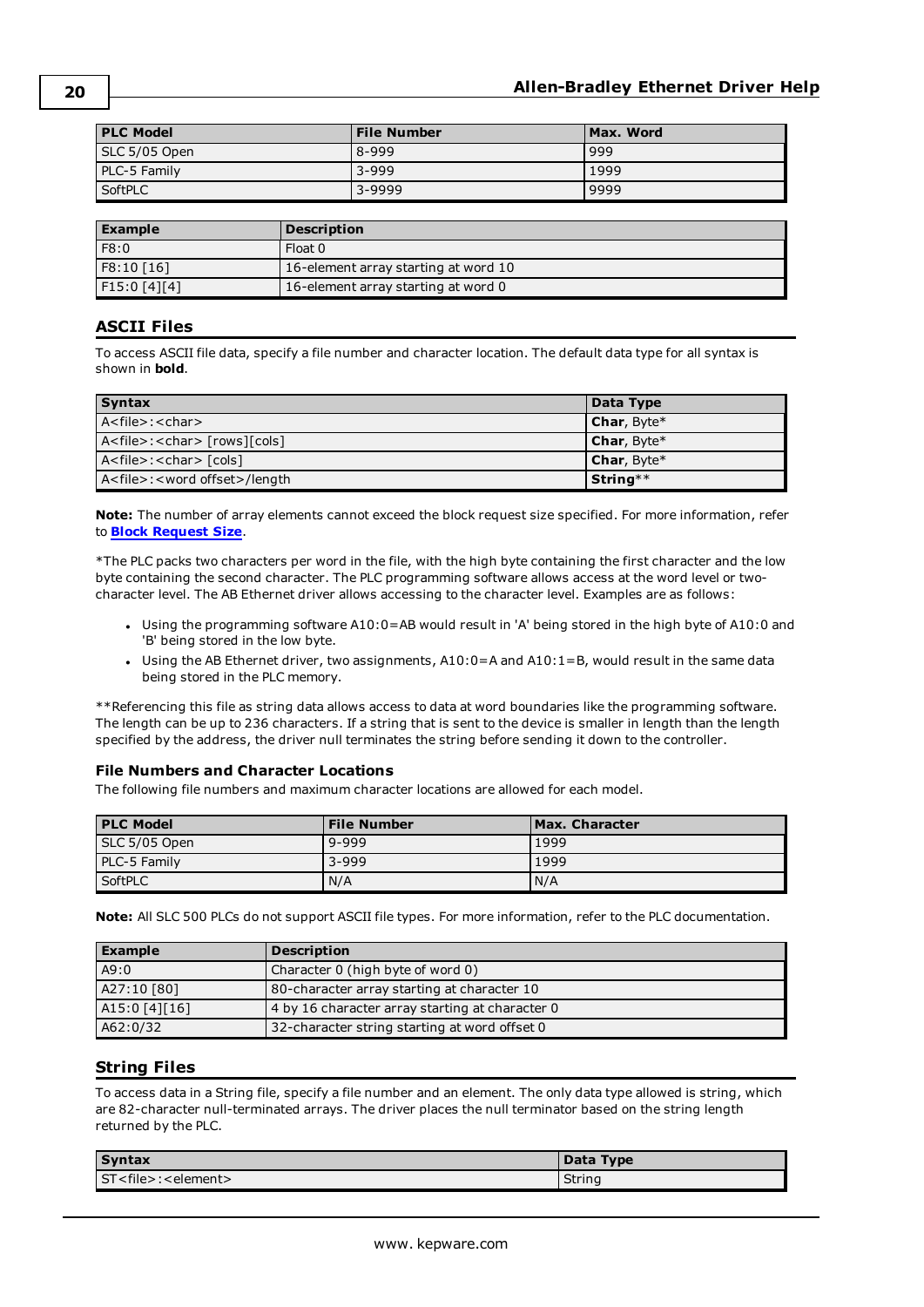**Note:** Arrays of strings are not supported.

**Tip:** String length can be obtained with a COPY or MOVE [function.](#page-20-0)

#### **File Numbers and Word Locations**

The following file numbers and maximum word locations are allowed for each model.

| <b>PLC Model</b> | <b>File Number</b> | Max. Word |
|------------------|--------------------|-----------|
| SLC 5/05 Open    | $9 - 999$          | 999       |
| PLC-5 Family     | $3 - 999$          | 999       |
| SoftPLC          | 3-9990             | 9999      |

| <b>Example</b>    | <b>Description</b> |
|-------------------|--------------------|
| S <sub>T9:0</sub> | String 0           |
| $S$ T18:10        | String 10          |

#### <span id="page-20-0"></span>**String Length**

While the .LEN field is not supported, string length can be obtained with a COPY or MOVE function, as shown below.



#### <span id="page-20-1"></span>**SLC 5/05 Open Addressing**

#### **Open Addressing**

The actual number of addresses available depends on the model of the PLC. The ranges have been opened up to allow for maximum flexibility with future models. If the driver finds at runtime that an address is not present in the device, it posts an error message and removes the tag from its scan list.

**Note:** This model has no specific addressing.

<span id="page-20-2"></span>**See Also: General [Addressing](#page-12-1)**

#### **PLC-5 Family and SoftPLC Addressing**

**General Addressing General [Addressing](#page-12-1)**

**Model-Specific Addressing BCD [Files](#page-21-0) PID [Files](#page-21-1) [Message](#page-22-0) Files Block [Transfer](#page-23-0) Files**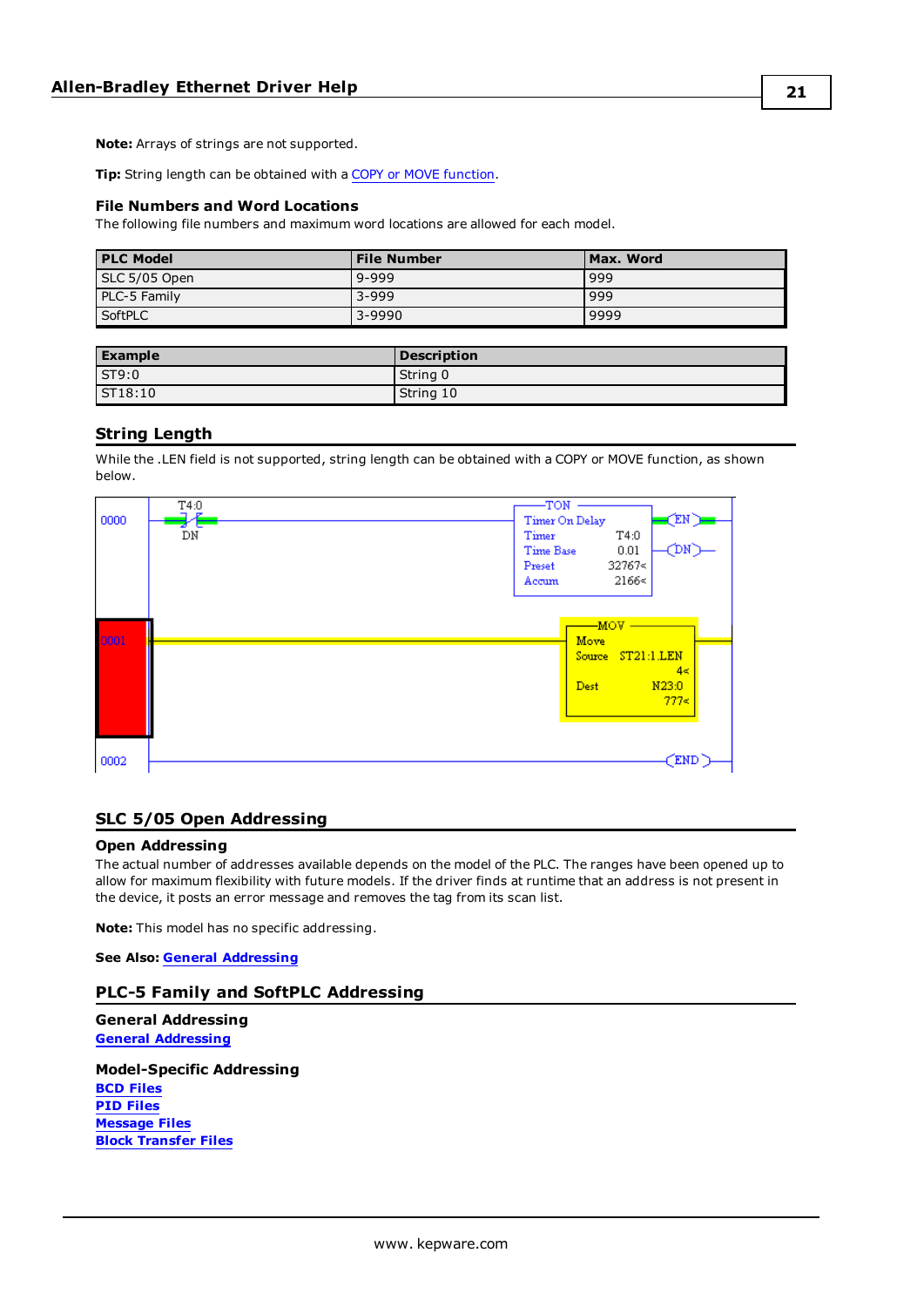#### <span id="page-21-0"></span>**BCD Files**

To access BCD files, specify a file number and a word. The only data types allowed are BCD and long BCD. The default data type is always BCD.

| <b>Syntax</b>                                             | Data Type        |
|-----------------------------------------------------------|------------------|
| $D$ <file>: &lt; word &gt;</file>                         | <b>BCD, LBCD</b> |
| $D <$ file $>$ : <word<math>&gt; [rows][cols]</word<math> | BCD, LBCD*       |
| D <file>:<word> [cols]</word></file>                      | BCD, LBCD*       |

\*Array types

**Note:** The number of array elements (in bytes) cannot exceed the block request size specified. This means array size cannot exceed 16 BCDs given a block request size of 32 bytes. For more information, refer to **Block [Request](#page-5-1) [Size](#page-5-1)**.

#### **File Numbers and Word Locations**

The following file numbers and maximum word locations are allowed for each model.

| <b>PLC Model</b> | <b>File Number</b> | Max. Word |
|------------------|--------------------|-----------|
| SLC 5/05 Open    | <b>NA</b>          | l NA      |
| PLC-5 Family     | $3 - 999$          | 1999      |
| SoftPLC          | 3-9999             | 9999      |

| <b>Example</b> | <b>Description</b>                   |
|----------------|--------------------------------------|
| D9:0           | Word 0                               |
| D27:10 [16]    | 16 element array starting at word 10 |
| DI5:0[4][8]    | 32 element array starting at word 0  |

#### <span id="page-21-1"></span>**PID Files**

PID files are a structured type whose data is accessed by specifying a file number, an element and a field. The default data type depends on the field being accessed. Integer fields receive a default data type of Word.

| <b>Syntax</b>                                        | Data Type        |
|------------------------------------------------------|------------------|
| PD <file>:<element>.<field></field></element></file> | Depends on field |

#### **File Numbers and Elements**

The following file numbers and maximum element are allowed for each model.

| <b>PLC Model</b> | File Number | Max. Element |
|------------------|-------------|--------------|
| SLC 5/05 Open    | <b>NA</b>   | <b>NA</b>    |
| PLC-5 Family     | $3 - 999$   | 999          |
| SoftPLC          | 3-9999      | 9999         |

| <b>Element Field</b> | Data Type | <b>Access</b> |
|----------------------|-----------|---------------|
| <b>SP</b>            | Real      | Read/Write    |
| <b>KP</b>            | Real      | Read/Write    |
| KI                   | Real      | Read/Write    |
| <b>KD</b>            | Real      | Read/Write    |
| <b>BIAS</b>          | Real      | Read/Write    |
| <b>MAXS</b>          | Real      | Read/Write    |
| <b>MINS</b>          | Real      | Read/Write    |
| <b>DB</b>            | Real      | Read/Write    |
| SO                   | Real      | Read/Write    |
| <b>MAXO</b>          | Real      | Read/Write    |
| <b>MINO</b>          | Real      | Read/Write    |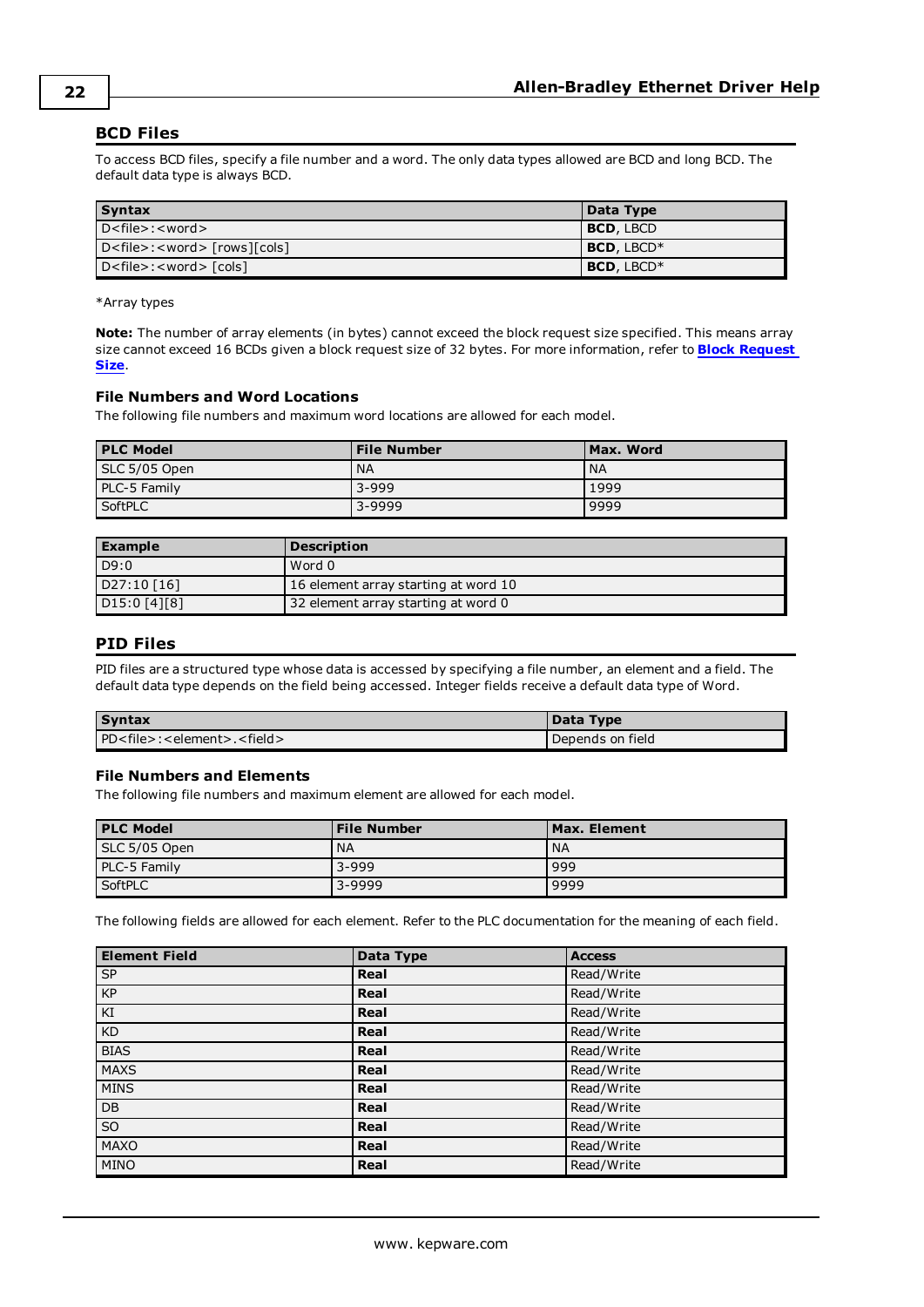| <b>Element Field</b> | <b>Data Type</b> | <b>Access</b> |
|----------------------|------------------|---------------|
| <b>UPD</b>           | Real             | Read/Write    |
| PV                   | Real             | Read/Write    |
| <b>ERR</b>           | Real             | Read/Write    |
| OUT                  | Real             | Read/Write    |
| PVH                  | Real             | Read/Write    |
| <b>PVL</b>           | Real             | Read/Write    |
| <b>DVP</b>           | Real             | Read/Write    |
| <b>DVN</b>           | Real             | Read/Write    |
| <b>PVDB</b>          | Real             | Read/Write    |
| <b>DVDB</b>          | Real             | Read/Write    |
| MAXI                 | Real             | Read/Write    |
| <b>MINI</b>          | Real             | Read/Write    |
| <b>TIE</b>           | Real             | Read/Write    |
| <b>FILE</b>          | Short, Word      | Read/Write    |
| <b>ELEM</b>          | Short, Word      | Read/Write    |
| ${\sf EN}$           | <b>Boolean</b>   | Read/Write    |
| CT                   | <b>Boolean</b>   | Read/Write    |
| CL                   | <b>Boolean</b>   | Read/Write    |
| <b>PVT</b>           | <b>Boolean</b>   | Read/Write    |
| <b>DO</b>            | <b>Boolean</b>   | Read/Write    |
| <b>SWM</b>           | <b>Boolean</b>   | Read/Write    |
| CA                   | <b>Boolean</b>   | Read/Write    |
| M <sub>O</sub>       | <b>Boolean</b>   | Read/Write    |
| PE                   | <b>Boolean</b>   | Read/Write    |
| INI                  | <b>Boolean</b>   | Read/Write    |
| <b>SPOR</b>          | <b>Boolean</b>   | Read/Write    |
| OLL                  | <b>Boolean</b>   | Read/Write    |
| OLH                  | <b>Boolean</b>   | Read/Write    |
| <b>EWD</b>           | <b>Boolean</b>   | Read/Write    |
| <b>DVNA</b>          | <b>Boolean</b>   | Read/Write    |
| <b>DVHA</b>          | <b>Boolean</b>   | Read/Write    |
| <b>PVLA</b>          | <b>Boolean</b>   | Read/Write    |
| <b>PVHA</b>          | <b>Boolean</b>   | Read/Write    |

| Example   | <b>Description</b>                |
|-----------|-----------------------------------|
| PDI4:0.SP | Set point field of PD 0 file 14   |
| PD18:6.EN | Status enable bit of PD 6 file 18 |

#### <span id="page-22-0"></span>**Message Files**

Message files are a structured type whose data is accessed by specifying a file number, an element and a field. The default data type depends on the field being accessed. Integer fields receive a default data type of Word.

| <b>Syntax</b>                                        | Data Type        |
|------------------------------------------------------|------------------|
| MG <file>:<element>.<field></field></element></file> | Depends on field |

#### **File Numbers and Elements**

The following file numbers and maximum element are allowed for each model.

| <b>PLC Model</b> | <b>File Number</b> | Max. Element |
|------------------|--------------------|--------------|
| SLC 5/05 Open    | <b>NA</b>          | ' NA         |
| PLC-5 Family     | $3 - 999$          | 999          |
| <b>SoftPLC</b>   | 3-9999             | 9999         |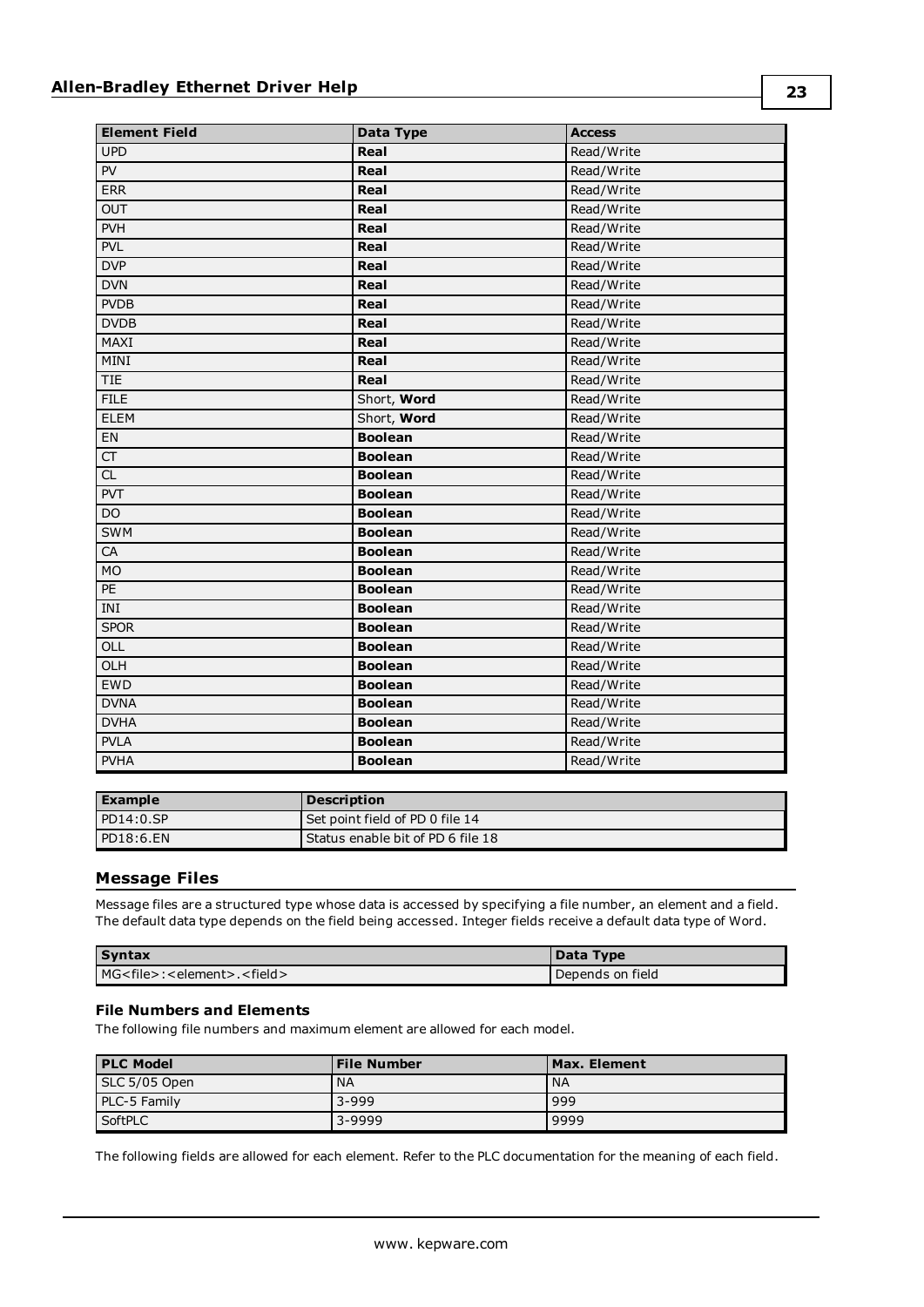| <b>Element Field</b>     | Data Type      | <b>Access</b> |
|--------------------------|----------------|---------------|
| <b>ERR</b>               | Short, Word    | Read/Write    |
| <b>RLEN</b>              | Short, Word    | Read/Write    |
| <b>DLEN</b>              | Short, Word    | Read/Write    |
| EN                       | <b>Boolean</b> | Read/Write    |
| $\overline{\mathsf{ST}}$ | <b>Boolean</b> | Read/Write    |
| DN                       | <b>Boolean</b> | Read/Write    |
| ER                       | <b>Boolean</b> | Read/Write    |
| $\overline{co}$          | <b>Boolean</b> | Read/Write    |
| EW                       | <b>Boolean</b> | Read/Write    |
| <b>NR</b>                | <b>Boolean</b> | Read/Write    |
| $\overline{\text{TO}}$   | <b>Boolean</b> | Read/Write    |

| <b>Example</b> | <b>Description</b>                     |
|----------------|----------------------------------------|
| $MGI4:0.$ RLEN | Requested length field of MG 0 file 14 |
| MG18:6.CO      | Continue bit of MG 6 file 18           |

#### <span id="page-23-0"></span>**Block Transfer Files**

Block transfer files are a structured type whose data is accessed by specifying a file number, an element, and a field. The default data type depends on the field being accessed. Integer fields receive a default data type of Word.

| <b>Syntax</b>                                        | Data Type        |
|------------------------------------------------------|------------------|
| BT <file>:<element>.<field></field></element></file> | Depends on field |

#### **File Numbers and Elements**

The following file numbers and maximum element are allowed for each model.

| <b>PLC Model</b> | <b>File Number</b> | Max. Element |
|------------------|--------------------|--------------|
| SLC 5/05 Open    | <b>NA</b>          | <b>NA</b>    |
| PLC-5 Family     | $3 - 999$          | 1999         |
| SoftPLC          | 3-9999             | 9999         |

| <b>Element Field</b> | Data Type      | <b>Access</b> |
|----------------------|----------------|---------------|
| <b>RLEN</b>          | Short, Word    | Read/Write    |
| <b>DLEN</b>          | Short, Word    | Read/Write    |
| <b>FILE</b>          | Short, Word    | Read/Write    |
| <b>ELEM</b>          | Short, Word    | Read/Write    |
| <b>RW</b>            | <b>Boolean</b> | Read/Write    |
| <b>ST</b>            | <b>Boolean</b> | Read/Write    |
| <b>DN</b>            | <b>Boolean</b> | Read/Write    |
| <b>ER</b>            | <b>Boolean</b> | Read/Write    |
| CO                   | <b>Boolean</b> | Read/Write    |
| EW                   | <b>Boolean</b> | Read/Write    |
| <b>NR</b>            | <b>Boolean</b> | Read/Write    |
| TO <sub>1</sub>      | <b>Boolean</b> | Read/Write    |

| l Example        | <b>Description</b>                     |
|------------------|----------------------------------------|
| BT14:0.RLEN      | Requested length field of BT 0 file 14 |
| <b>BT18:6.CO</b> | Continue bit of BT 6 file 18           |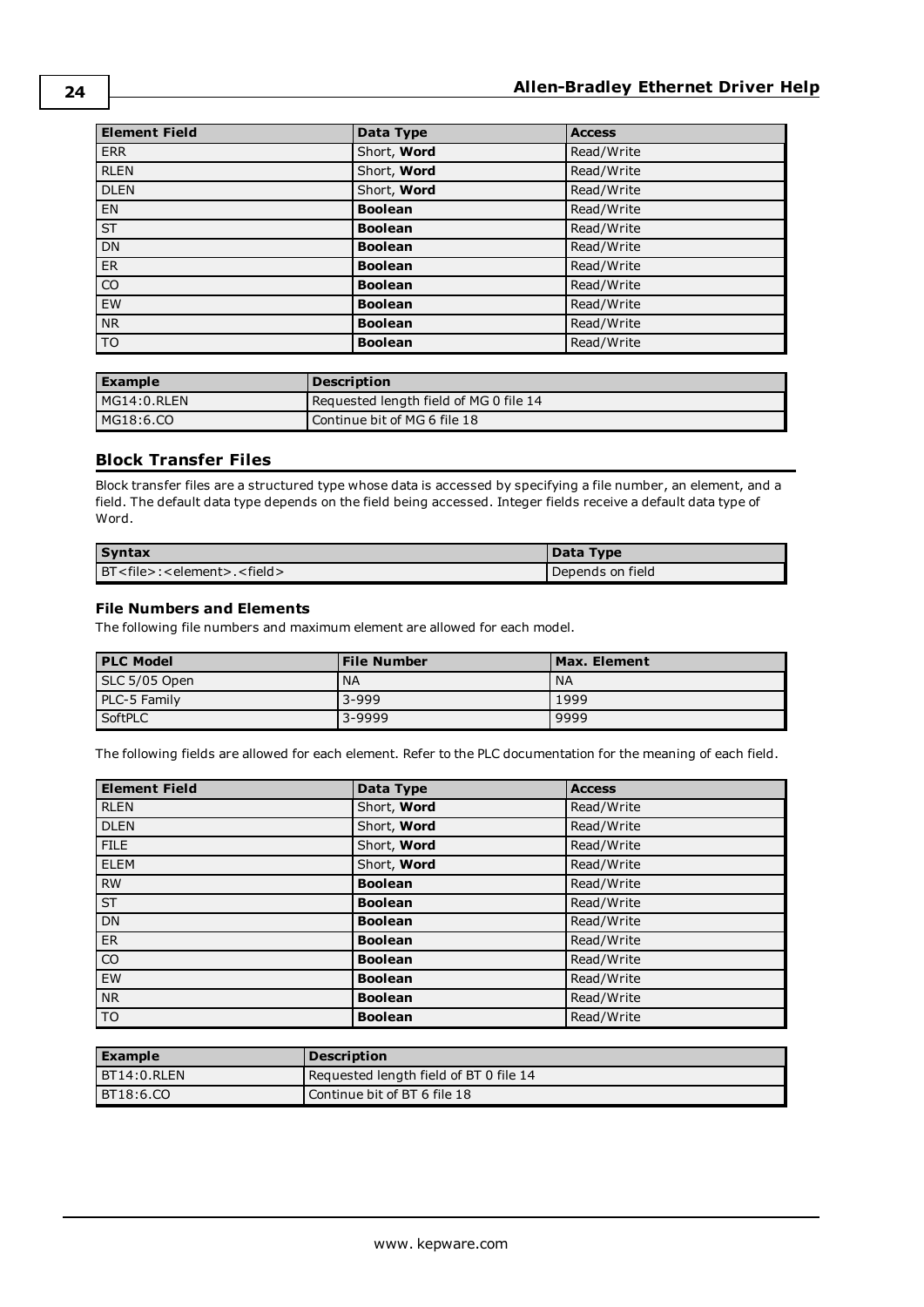#### <span id="page-24-0"></span>**Error Descriptions**

The following messages may be generated. Click on the link for a description of the message.

#### **Address Validation**

#### **Missing [address](#page-26-2)**

**Device address [<address>](#page-25-4) contains a syntax error. Address [<address>](#page-25-0) is out of range for the specified device or register. Device** address [<address>](#page-25-5) is not supported by model <model name>. **Data type <type> is not valid for device address [<address>.](#page-25-3) Device address [<address>](#page-26-0)** is read only. **Array size is out of range for address [<address>.](#page-25-1) Array support is not available for the specified address: [<address>.](#page-25-2)**

#### **Communications Error Messages**

**Winsock [initialization](#page-28-2) failed (OS Error = n). Winsock V1.1 or higher must be installed to use the [Allen-Bradley](#page-29-0) Ethernet device driver.**

#### **Device Status Messages**

**Device <device name> is not [responding.](#page-26-1) Unable to write to [<address>](#page-27-1) on device <device name>.**

#### **Device-Specific Messages**

**Unable to read data starting at address [<address>](#page-26-3) on device <device name>. Frame received [contains](#page-26-3) errors.**

**Unable to read data starting at address <address> on device <device name>. [\[STS=<value>,](#page-27-0) EXT [STS=<value>\].](#page-27-0)**

**Unable to write to address [<address>](#page-28-0) on device <device name>. Frame received contains errors. Unable to write to address <address> on device <device name>. [\[STS=<value>,](#page-28-1) EXT [STS=<value>\].](#page-28-1)**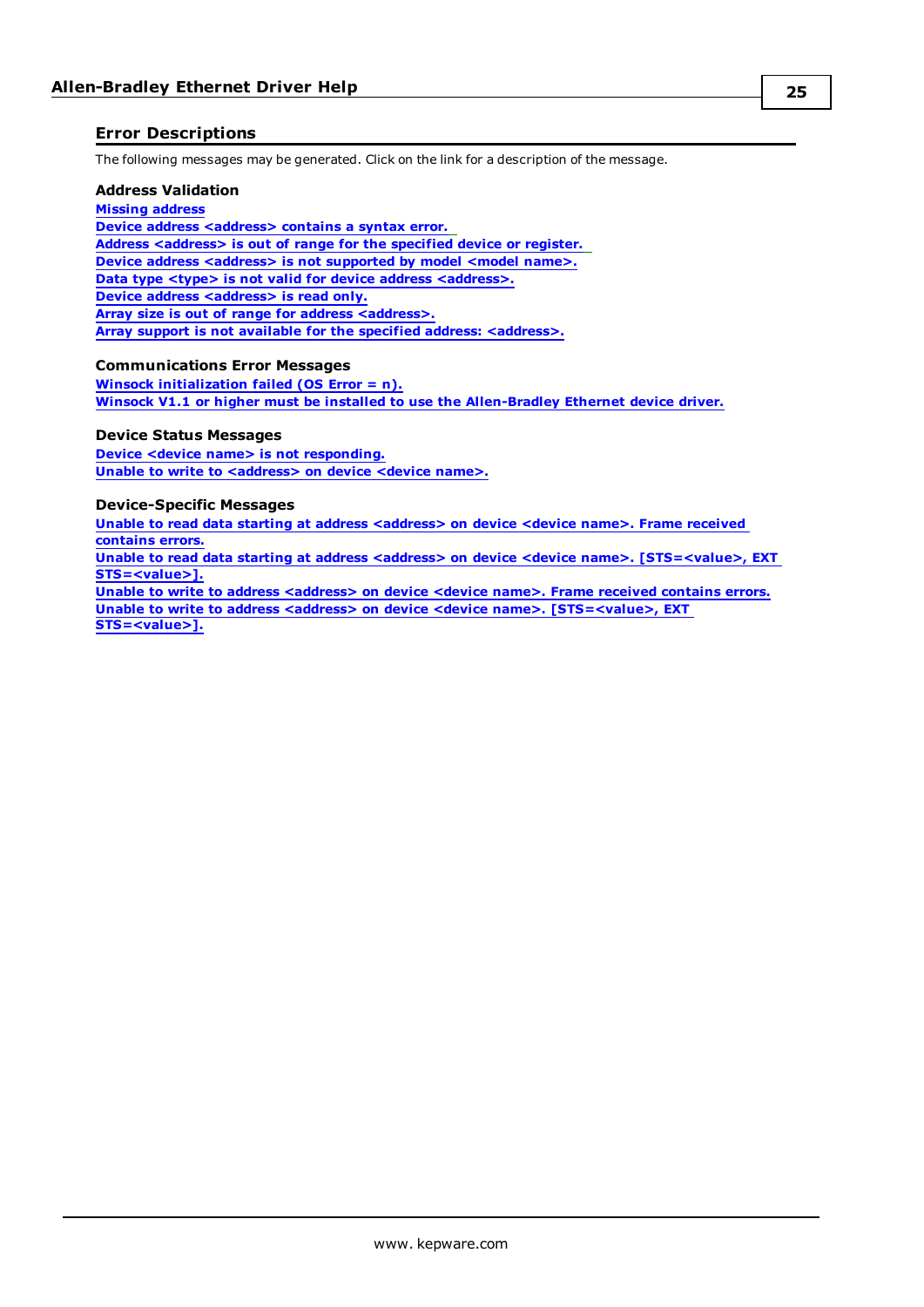#### <span id="page-25-0"></span>**Address <address> is out of range for the specified device or register.**

#### **Error Type:**

Warning

#### **Possible Cause:**

A tag address that has been specified statically references a location that is beyond the range of supported locations for the device.

#### **Solution:**

<span id="page-25-1"></span>Verify the address is correct; if it is not, re-enter it in the client application.

#### **Array size is out of range for address <address>.**

#### **Error Type:**

Warning

#### **Possible Cause:**

A tag address that has been specified statically is requesting an array size that is too large for the address type or block size of the driver.

#### **Solution:**

<span id="page-25-2"></span>Re-enter the address in the client application to specify a smaller value for the array or a different starting point.

#### **Array support is not available for the specified address: <address>.**

#### **Error Type:**

Warning

#### **Possible Cause:**

A tag address that has been specified statically contains an array reference for an address type that doesn't support arrays.

#### **Solution:**

<span id="page-25-3"></span>Re-enter the address in the client application to remove the array reference or correct the address type.

#### **Data type <type> is not valid for device address <address>.**

#### **Error Type:**

Warning

#### **Possible Cause:**

A tag address that has been specified statically has been assigned an invalid data type.

#### **Solution:**

<span id="page-25-4"></span>Modify the requested data type in the client application.

#### **Device address <address> contains a syntax error.**

#### **Error Type:**

Warning

#### **Possible Cause:**

A tag address that has been specified statically contains one or more invalid characters.

#### **Solution:**

<span id="page-25-5"></span>Re-enter the address in the client application.

#### **Device address <address> is not supported by model <model name>.**

**Error Type:** Warning

#### **Possible Cause:**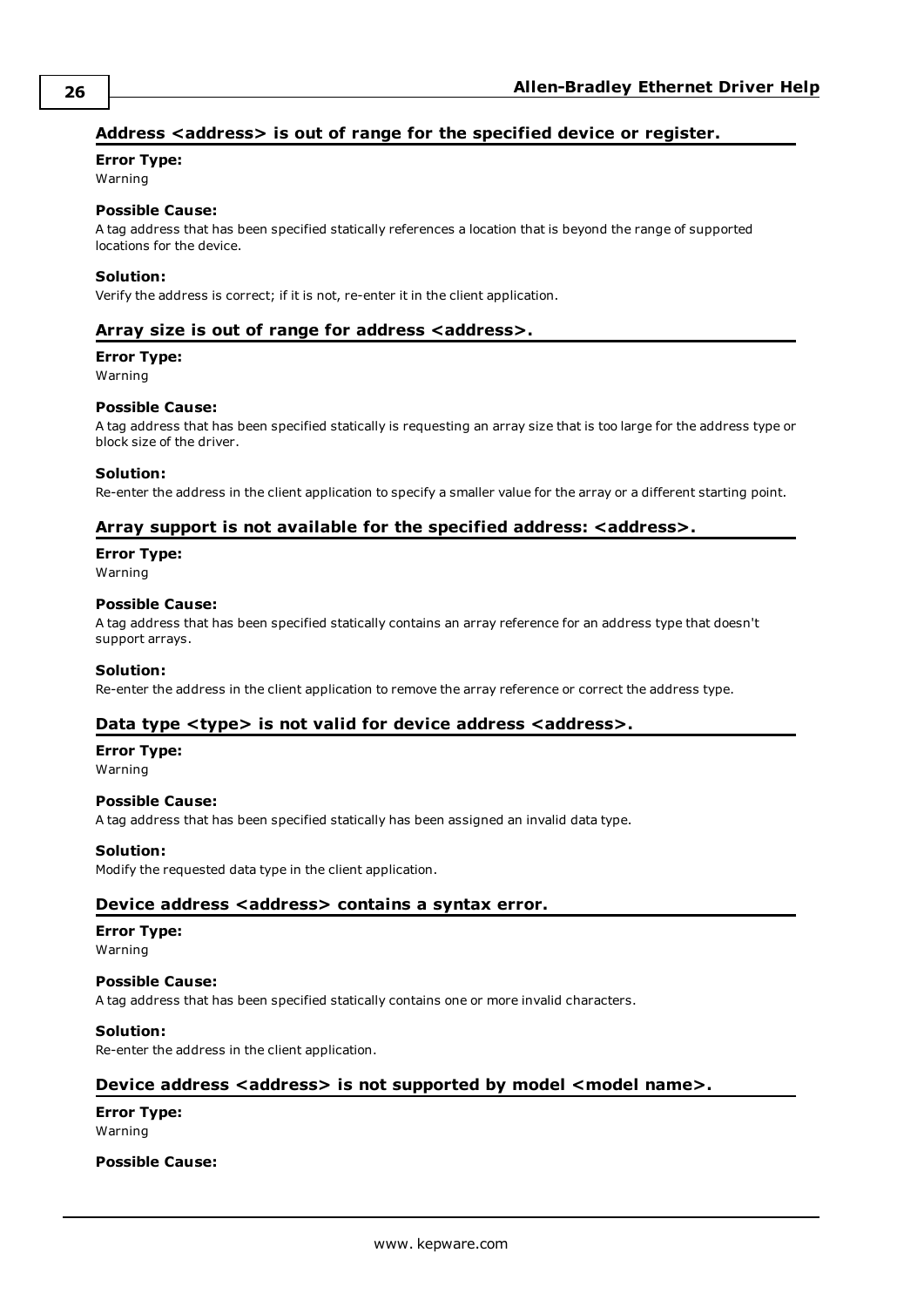#### **Solution:**

Verify the address is correct; if it is not, re-enter it in the client application. Also verify that the selected model name for the device is correct.

#### <span id="page-26-0"></span>**Device address <address>** is read only.

#### **Error Type:**

Warning

#### **Possible Cause:**

A tag address that has been specified statically has a requested access mode that is not compatible with what the device supports for that address.

#### **Solution:**

<span id="page-26-1"></span>Change the access mode in the client application.

#### **Device <device name> is not responding.**

#### **Error Type:**

Warning

#### **Possible Cause:**

- 1. The Ethernet connection between the device and the host PC is broken.
- 2. The communication parameters for the Ethernet connection are incorrect.
- 3. The named device may have been assigned an incorrect IP address.
- 4. The response from the device took longer to receive than the amount of time specified in the "Request Timeout" device setting.

#### **Solution:**

- 1. Verify the cabling between the PC and the device.
- 2. Verify that the correct port has been specified for the named device.
- 3. Verify that the IP address given to the named device matches that of the actual device.
- 4. Increase the Request Timeout setting so that the entire response can be handled.

#### <span id="page-26-2"></span>**Missing address.**

#### **Error Type:**

Warning

#### **Possible Cause:**

A tag address that has been specified statically has no length.

#### **Solution:**

<span id="page-26-3"></span>Re-enter the address in the client application.

#### **Unable to read data starting at address <address> on device <device name>. Frame received contains errors.**

**Error Type:** Warning

#### **The type of error could be:**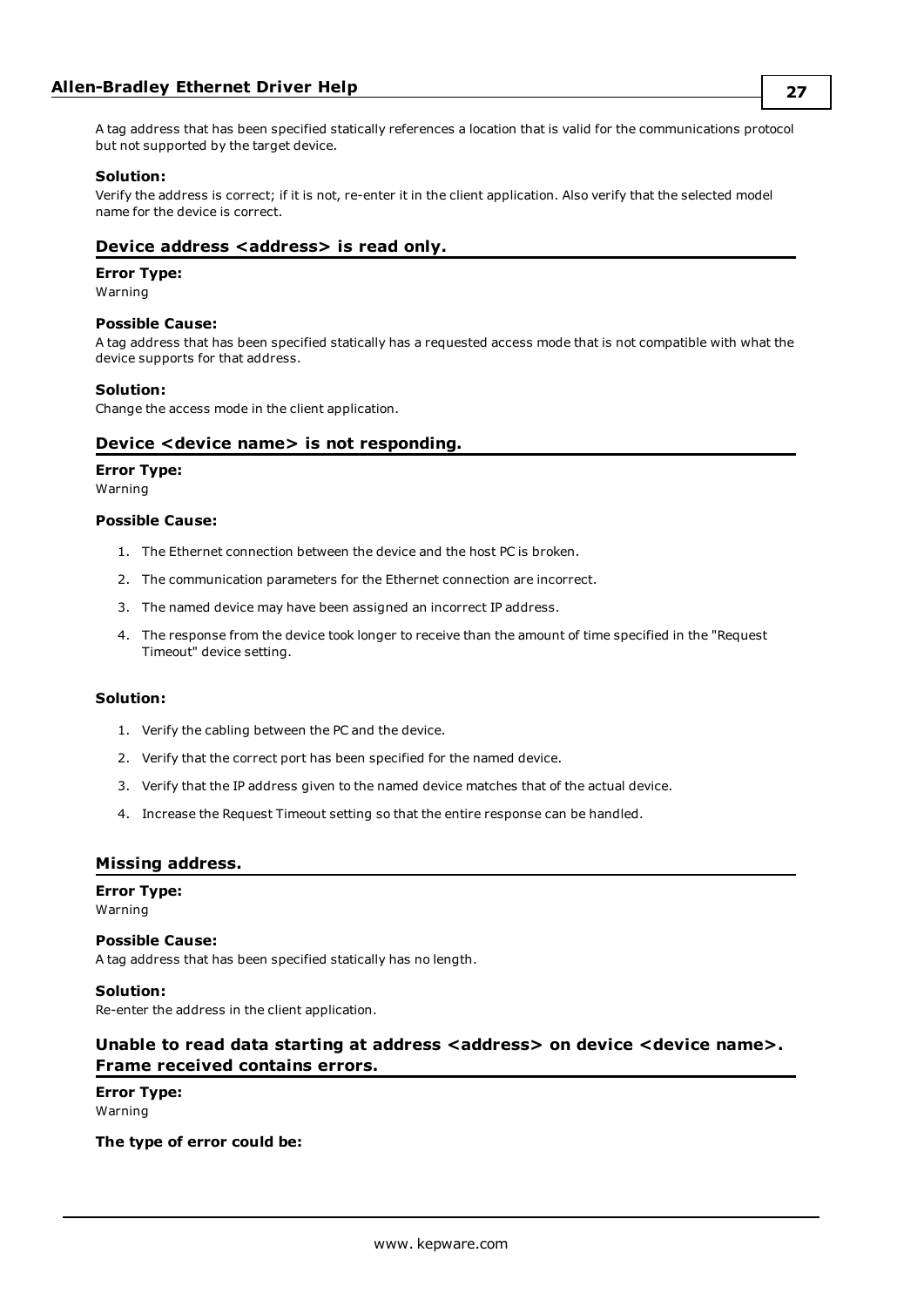- 1. An incorrect frame size received.
- 2. A TNS mismatch.
- 3. An invalid response command returned from the device.

#### **Possible Cause:**

- 1. Misalignment of packets due to connection/disconnection between the PC and device.
- 2. Bad cabling connecting the devices that is causing noise.

#### **Solution:**

The driver recovers from the error without intervention. If this error occurs frequently, there may be an issue with the cabling or the device itself.

#### <span id="page-27-0"></span>**Unable to read data starting at address <address> on device <device name>. [STS=<value>, EXT STS=<value>].**

#### **Error Type:**

Warning

#### **Possible Cause:**

- 1. The address requested does not exist in the PLC.
- 2. The address requested cannot be accessed because the PLC is in an error state.
- 3. The communications parameters for the Ethernet connection are incorrect.

#### **Solution:**

- 1. Verify the address exists in the PLC.
- 2. Verify the PLC is not in an error state.
- 3. Verify the communications parameters for the Ethernet connection are correct.
- 4. Verify the correct port is specified for the named device.
- 5. Verify the IP address given to the named device matches that of the actual device.

#### **Note:**

Check the status and extended status codes that are being returned by the PLC. The extended status code may not always be returned; thus, error information is contained within the status code. The codes are displayed in hexadecimal.

Status code errors in the low nibble of the status code indicate errors found by the local node. The driver continues to retry reading these blocks of data periodically. Errors found by the local node occur when the KF module cannot see the destination PLC on the network for some reason.

Status code errors in the high nibble of the status code indicate errors found by the PLC. These errors are generated when the block of data the driver is asking for is not available in the PLC. The driver does not ask for these blocks again after receiving this error. This error can be generated if the address does not exist in the PLC.

#### <span id="page-27-1"></span>**Unable to write to <address> on device <device name>.**

**Error Type:** Warning

**Possible Cause:**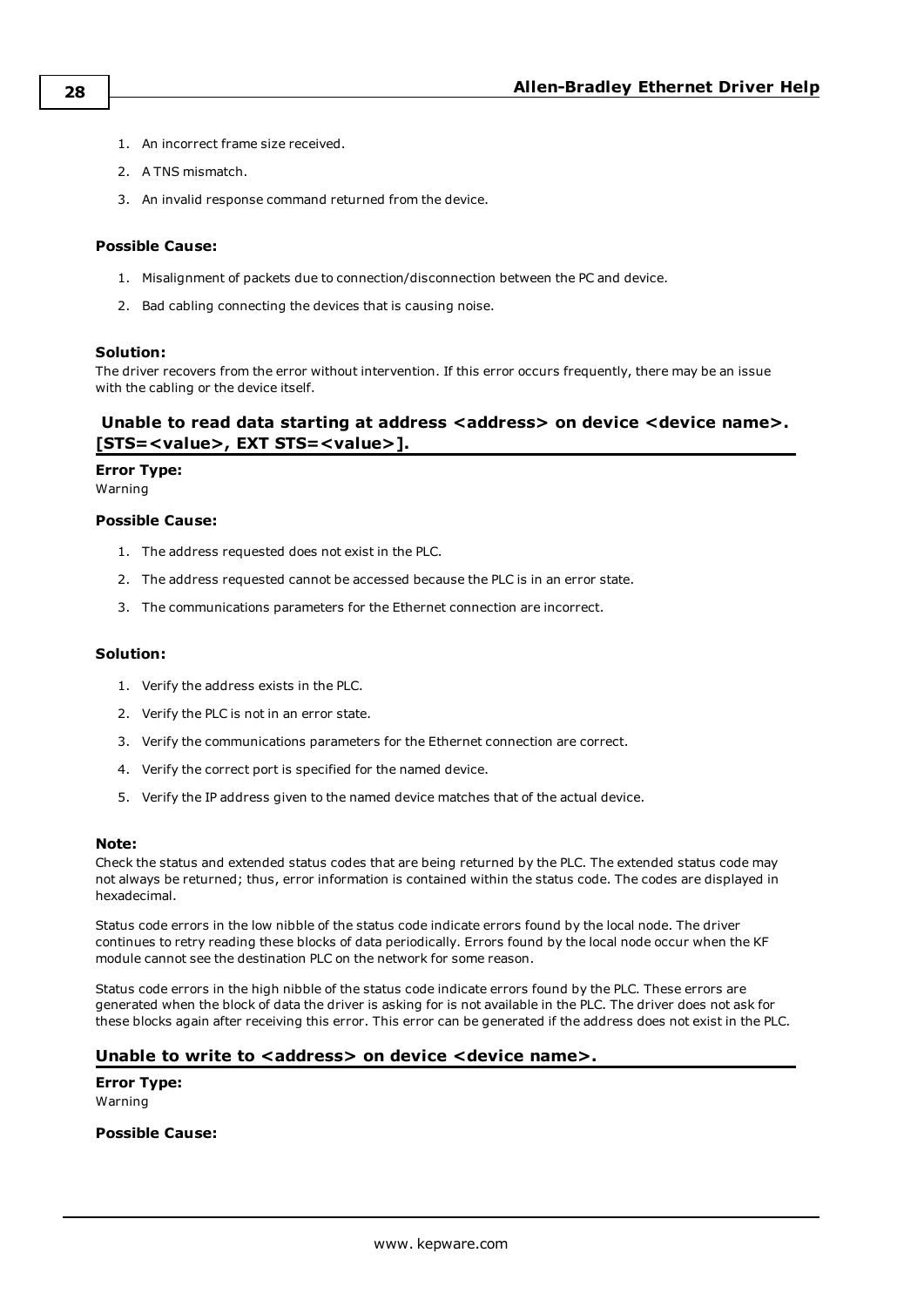- 1. The Ethernet connection between the device and the host PC is broken.
- 2. The communication parameters for the Ethernet connection are incorrect.
- 3. The named device may have been assigned an incorrect IP address.

#### **Solution:**

- 1. Verify the cabling between the PC and the device.
- 2. Verify that the correct port has been specified for the named device.
- 3. Verify that the IP address given to the named device matches that of the actual device.

#### <span id="page-28-0"></span>**Unable to write to address <address> on device <device name>. Frame received contains errors.**

#### **Error Type:**

Warning

#### **The Error Could Be:**

- 1. Incorrect frame size received.
- 2. TNS mismatch.
- 3. Invalid response command returned from device.

#### **Possible Cause:**

- 1. Misalignment of packets due to connection/disconnection between PC and device.
- 2. There is bad cabling connecting the devices causing noise.

#### **Solution:**

The driver recovers from this error without intervention. If this error occurs frequently, there may be an issue with the cabling or the device itself.

#### <span id="page-28-1"></span>**Unable to write to address <address> on device <device name>. [STS=<value>, EXT STS=<value>].**

#### **Error Type:**

Warning

#### **Possible Cause:**

The address written to does not exist in the PLC.

#### **Solution:**

Check the status and extended status codes that are being returned by the PLC. Note that an extended status code may not always be returned and thus the error information is contained within the status code. The codes are displayed in hexadecimal.

Status code errors in the low nibble of the status code indicate errors found by the local node. Errors found by the local node occur when the KF module cannot see the destination PLC on the network for some reason.

Status code errors in the high nibble of the status code indicate errors found by the PLC. These errors are generated when the data location is not available in the PLC or is not writable.

#### <span id="page-28-2"></span>**Winsock initialization failed (OS error = n).**

#### **Error Type:**

Fatal

| <b>OS Error:</b> | <b>Indication</b>                                                                       | <b>Possible Solution</b> |
|------------------|-----------------------------------------------------------------------------------------|--------------------------|
| 10091            | Indicates that the underlying network subsystem is   Wait a few seconds and restart the |                          |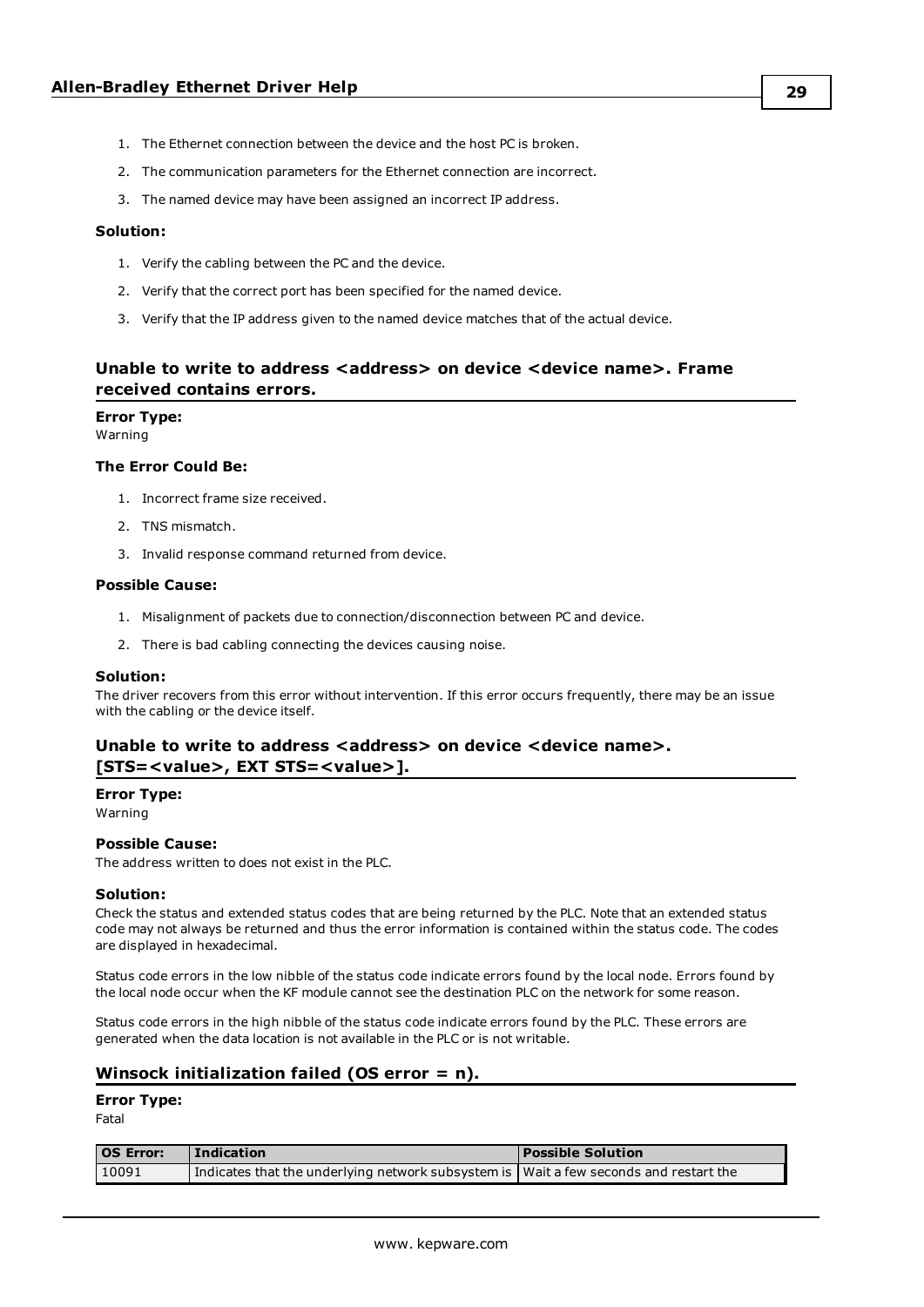| <b>OS Error:</b> | <b>Indication</b>                                                                                    | <b>Possible Solution</b>                                                            |
|------------------|------------------------------------------------------------------------------------------------------|-------------------------------------------------------------------------------------|
|                  | not ready for network communication.                                                                 | l driver.                                                                           |
| 10067            | Limit on the number of tasks supported by the<br>Windows Sockets implementation has been<br>reached. | Close one or more applications that may<br>be using Winsock and restart the driver. |

#### <span id="page-29-0"></span>**Winsock V1.1 or higher must be installed to use the Allen-Bradley Ethernet device driver.**

#### **Error Type:**

Fatal

#### **Possible Cause:**

The version number of the Winsock DLL found on the system is less than 1.1.

#### **Solution:**

Upgrade Winsock to version 1.1 or higher.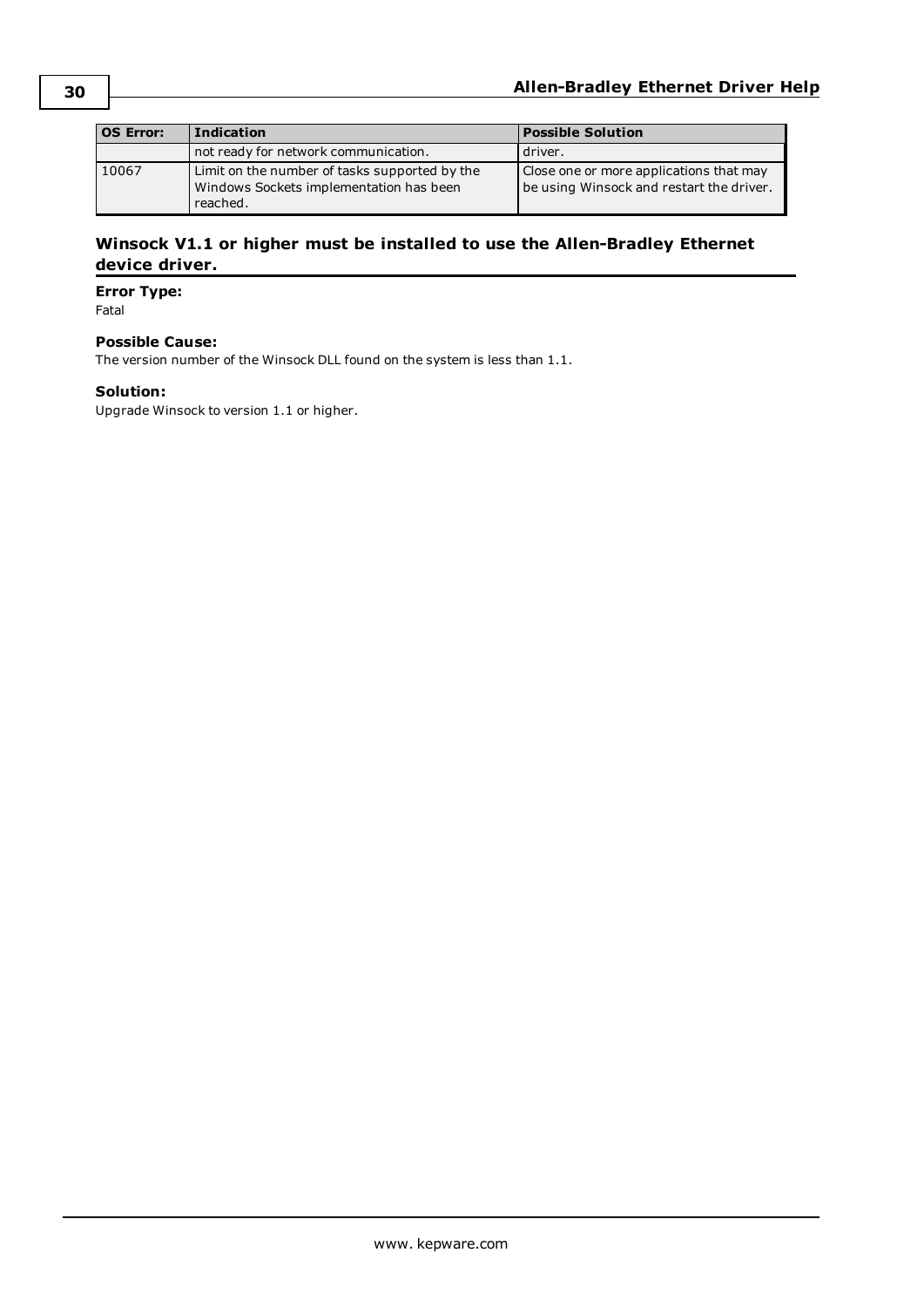# <span id="page-30-0"></span>**Index**

## **A**

Address <address> is out of range for the specified device or register. [26](#page-25-0) Address Descriptions [13](#page-12-0) Array size is out of range for address <address>. [26](#page-25-1) Array support is not available for the specified address: <address>. [26](#page-25-2) ASCII Files [20](#page-19-0)

## **B**

```
BCD 12
BCD Files 22
Binary Files 16
Block Transfer Files 24
Boolean 12
Byte 12
```
## **C**

Char [12](#page-11-4) Communications Parameters [6](#page-5-0) Control Files [18](#page-17-0) Counter Files [17](#page-16-1)

## **D**

Data type <type> is not valid for device address <address>. [26](#page-25-3) Data Types Description [12](#page-11-0) Destination Node Address [7](#page-6-1) Device <device name> is not responding. [27](#page-26-1) Device address <address> contains a syntax error. [26](#page-25-4) Device address <address> is not supported by model <model name>. [26](#page-25-5) Device address <address> is read only. [27](#page-26-0) Device ID [5](#page-4-0) Device Setup [5](#page-4-0) DWord [12](#page-11-5)

## **F**

Float [12](#page-11-6) Float Files [19](#page-18-1)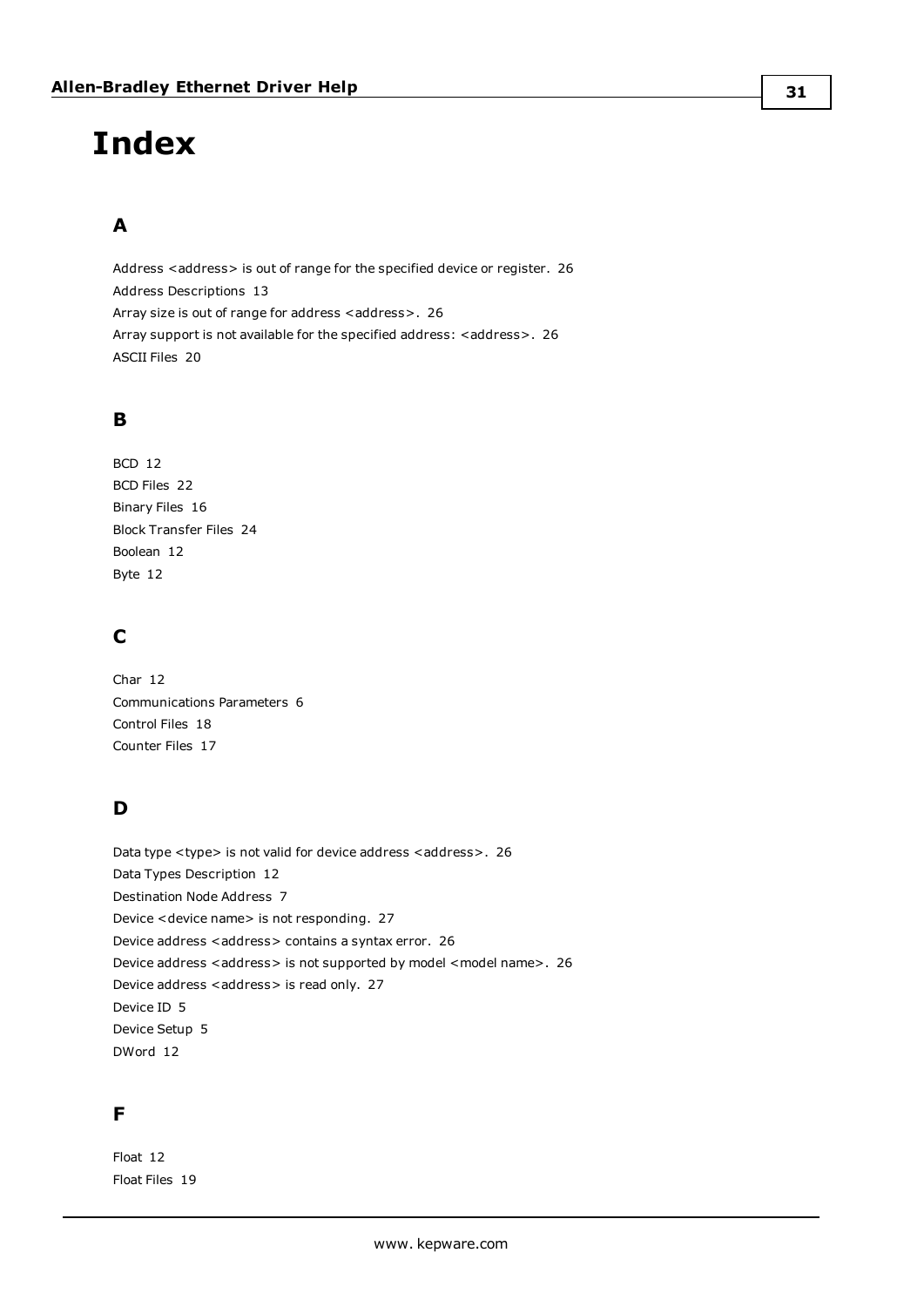## **G**

General Addressing [13](#page-12-1)

## **I**

Input Files [14](#page-13-0) Integer Files [19](#page-18-0)

## **L**

LBCD [12](#page-11-7) Long [12](#page-11-8)

## **M**

Message [23](#page-22-0) Missing address. [27](#page-26-2) Modular I/O Selection Guide [9](#page-8-0)

## **N**

Network [5](#page-4-0)

## **O**

Optimizing Your Allen-Bradley Ethernet Communications [11](#page-10-0) Output Files [13](#page-12-2) Overview [4](#page-3-1)

## **P**

PID Files [22](#page-21-1) PLC5 Addressing [21](#page-20-2) Protocol Parameters [7](#page-6-0)

## **S**

Short [12](#page-11-9) SLC5/05 [21](#page-20-1)